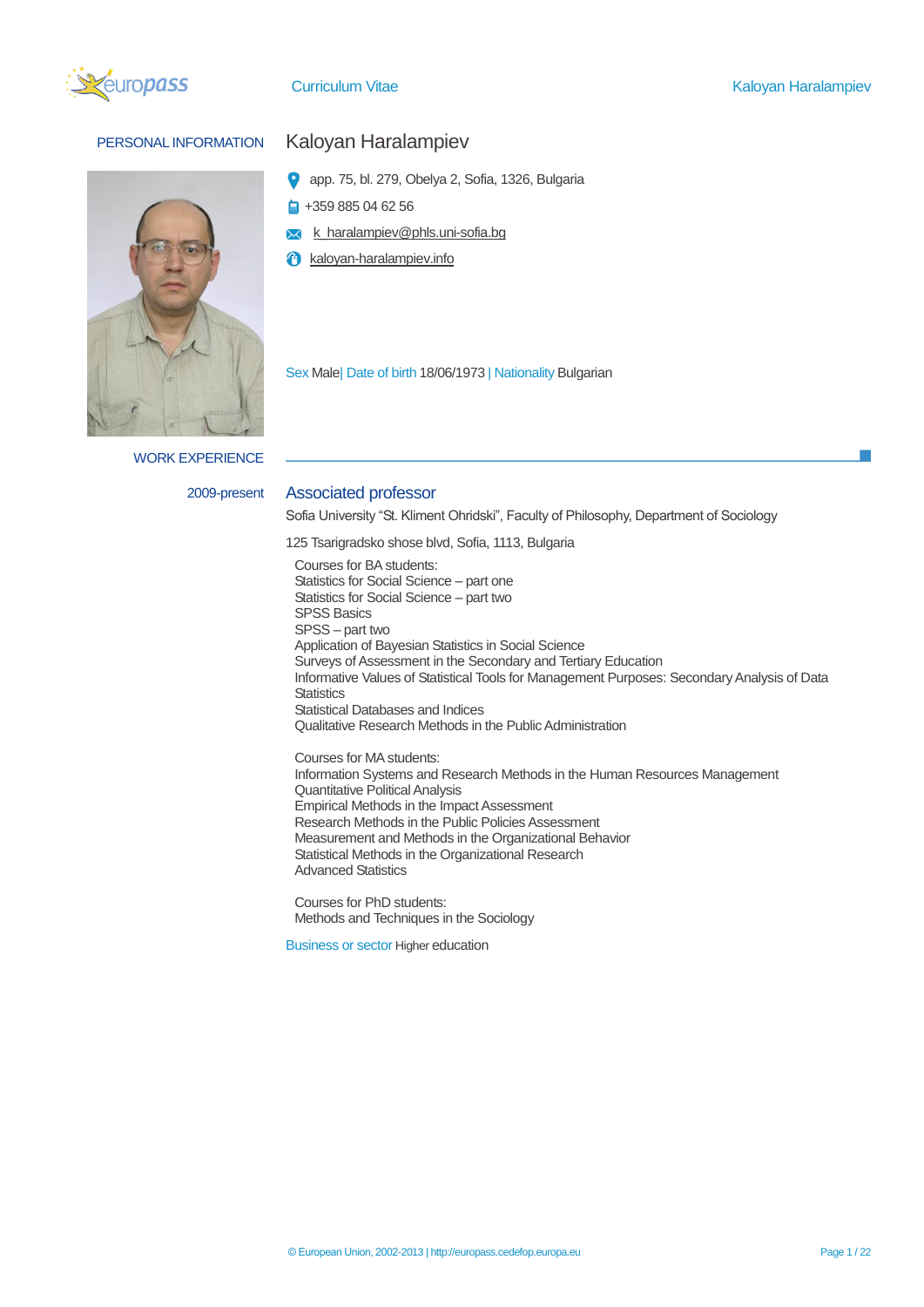

#### 2003-2009 Chief assistant professor

Sofia University "St. Kliment Ohridski", Faculty of Philosophy, Department of Sociology

125 Tsarigradsko shose blvd, Sofia, 1113, Bulgaria

Courses for BA students: Statistics for Social Science SPSS Basics SPSS – part two Application of Bayesian Statistics in Social Science Software Solutions for Data Processing Investigation of Assessment in Secondary and Tertiary Education Informative Values of Statistical Tools for Management Purposes: Secondary Analysis of Data

Courses for MA students: Information Systems and Research Methods in Human Resources Management Labour Markets and Social Inequalities

Business or sector Higher education

#### 2001-2003 Assistant professor

Sofia University "St. Kliment Ohridski", Faculty of Philosophy, Department of Sociology

125 Tsarigradsko shose blvd, Sofia, 1113, Bulgaria

Courses for BA students: Statistics for Social Science SPSS Basics Computer training

Business or sector Higher education

#### 1999-2008 Research assistant

Sofia University "St. Kliment Ohridski"

125 arigradsko shose blvd, Sofia, 1113, Bulgaria

Participation in sociological surveys and data processing

Business or sector Higher education

#### 2002 Part time assistant

University of National and World Economy – Sofia Courses for BA students: **Statistics** 

Business or sector Higher education

#### 1999-2001 Part time assistant

Sofia University "St. Kliment Ohridski", Faculty of Philosophy, Department of Sociology

125 Tsarigradsko shose blvd, Sofia, 1113, Bulgaria

Courses for BA students: Statistics for Social Science

Business or sector Higher education

#### 1999 Part time assistant

University of National and World Economy – Sofia Courses for BA students: **Statistics** 

Business or sector Higher education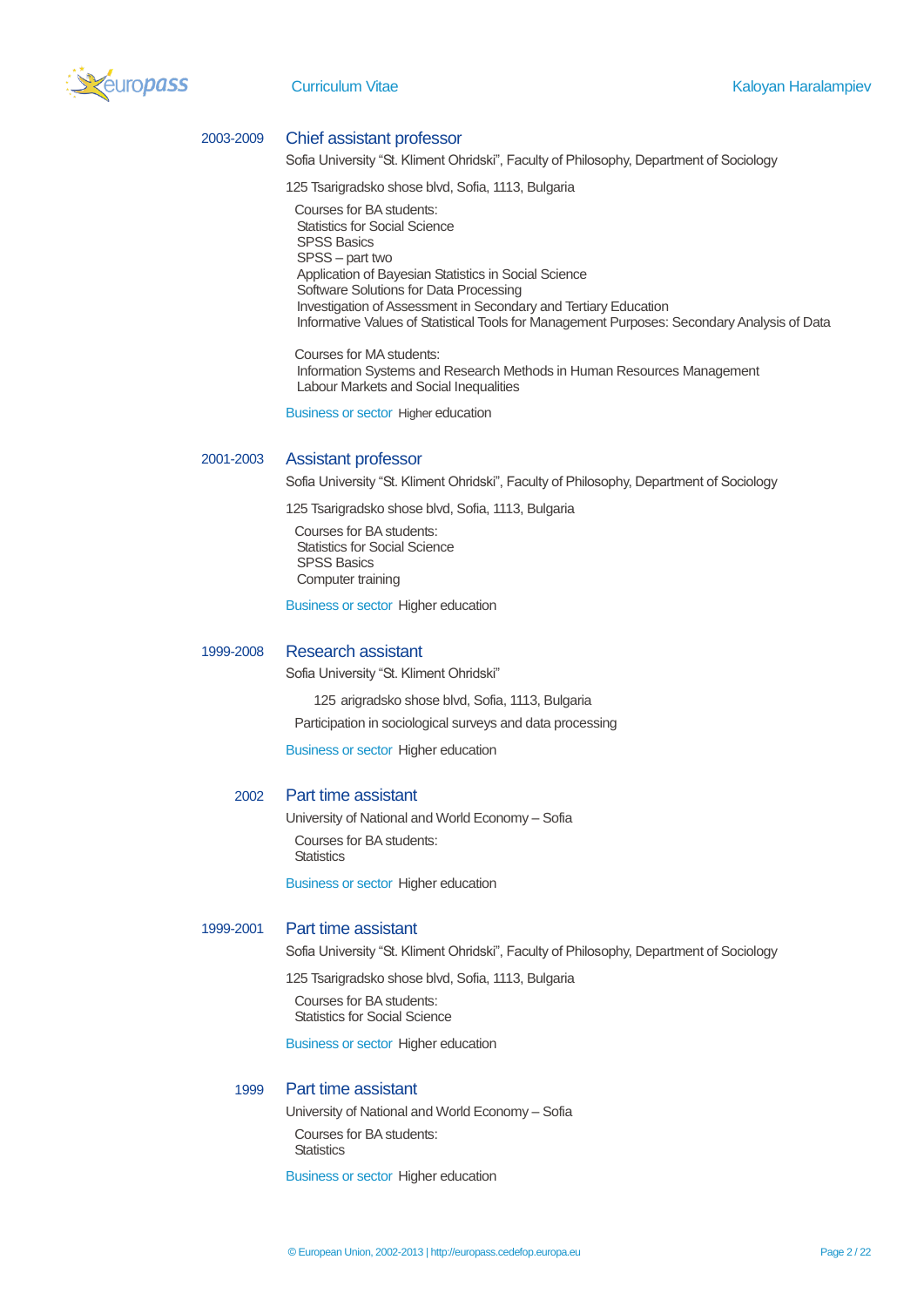

| <b>EDUCATION AND TRAINING</b>      |                                                                                                                                                                                                                                                                                     |                |                    |                                                                                               |           |
|------------------------------------|-------------------------------------------------------------------------------------------------------------------------------------------------------------------------------------------------------------------------------------------------------------------------------------|----------------|--------------------|-----------------------------------------------------------------------------------------------|-----------|
| 1998-2003                          | PhD<br>University of National and World Economy - Sofia<br>Statistics and Demography                                                                                                                                                                                                |                |                    |                                                                                               |           |
| 1991-1995                          | <b>MA</b><br>University of National and World Economy - Sofia<br><b>Statistics and Econometrics</b>                                                                                                                                                                                 |                |                    |                                                                                               |           |
| 1993-1995                          | <b>Additional qualification</b><br>University of National and World Economy - Sofia<br><b>Economic Informatics</b>                                                                                                                                                                  |                |                    |                                                                                               |           |
| <b>PERSONAL SKILLS</b>             |                                                                                                                                                                                                                                                                                     |                |                    |                                                                                               |           |
| Mother tongue(s)                   | Bulgarian                                                                                                                                                                                                                                                                           |                |                    |                                                                                               |           |
| Other language(s)                  | <b>UNDERSTANDING</b>                                                                                                                                                                                                                                                                |                | <b>SPEAKING</b>    | <b>WRITING</b>                                                                                |           |
|                                    | Listening                                                                                                                                                                                                                                                                           | Reading        | Spoken interaction | Spoken production                                                                             |           |
| English                            | <b>B1</b>                                                                                                                                                                                                                                                                           | B <sub>1</sub> | A2                 | B <sub>1</sub>                                                                                | <b>B1</b> |
| Russian                            | C <sub>2</sub>                                                                                                                                                                                                                                                                      | C <sub>2</sub> | <b>B1</b>          | B <sub>2</sub>                                                                                | <b>B1</b> |
| Organisational / managerial skills | Levels: A1/2: Basic user - B1/2: Independent user - C1/2 Proficient user<br>Common European Framework of Reference for Languages<br>2009-2015<br>Scientific Secretary of Department of Sociology 2011-2015<br>Vice Dean of the Faculty of Philosophy                                |                |                    | Chairman of the Board of Association for Social Investigations and Applied Research Practices |           |
| Job-related skills                 | Data processing<br>Data analysis                                                                                                                                                                                                                                                    |                |                    |                                                                                               |           |
| <b>Computer skills</b>             | Good command of Microsoft Office<br>Good command of IBM SPSS Statistics<br>Good command of IBM SPSS Modeler<br>Good command of PSPP<br>Good command of Orange<br>Good command of EpiData Entry<br>Good command of EpiData Analysis<br>Good command of JASP<br>Good command of KNIME |                |                    |                                                                                               |           |
| <b>Driving licence</b>             | <b>B</b> and M                                                                                                                                                                                                                                                                      |                |                    |                                                                                               |           |
| <b>ADDITIONAL INFORMATION</b>      |                                                                                                                                                                                                                                                                                     |                |                    |                                                                                               |           |
|                                    |                                                                                                                                                                                                                                                                                     |                |                    |                                                                                               |           |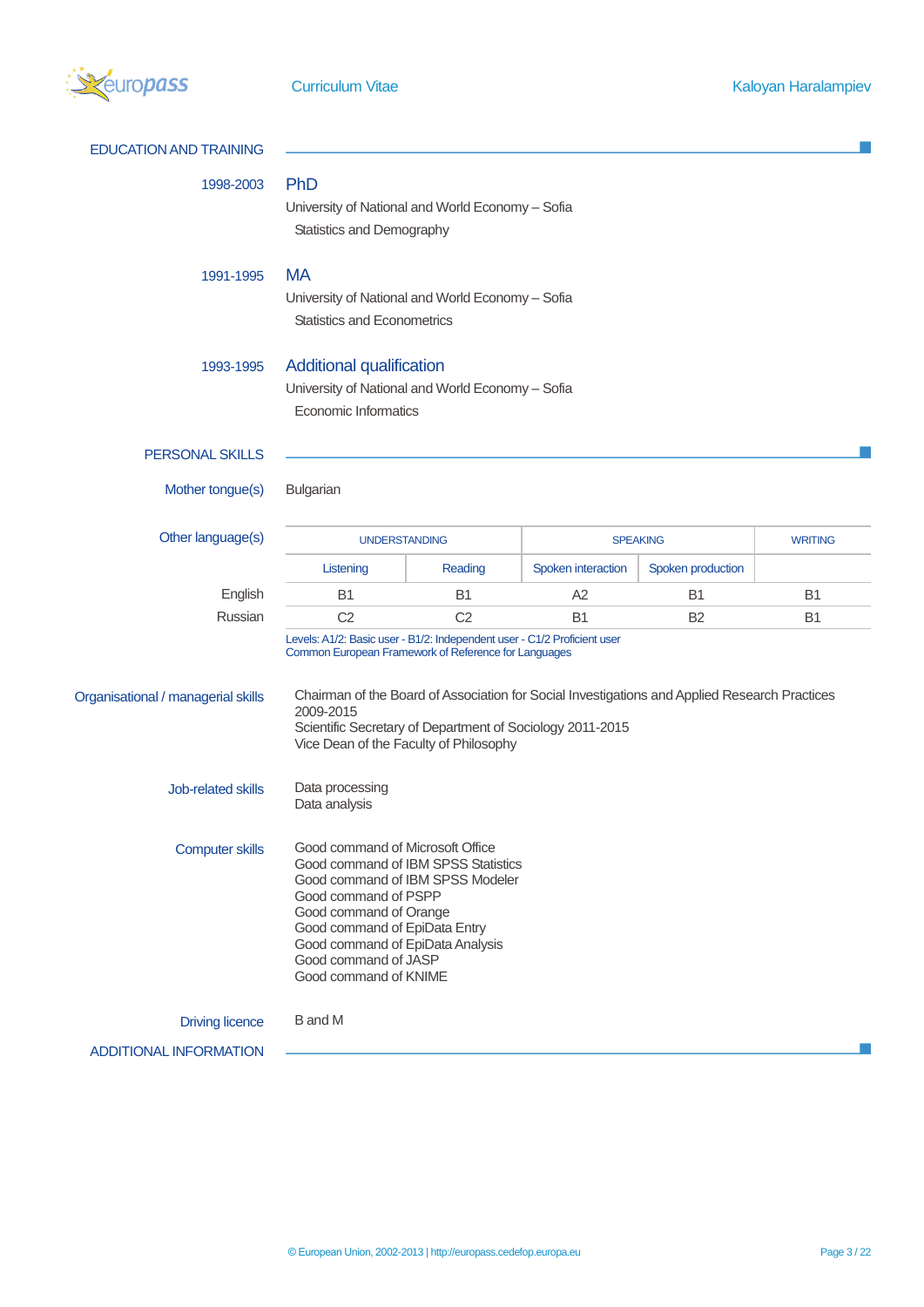

**Monographs Textbooks** Articles Paper on conferences Scientific projects Research projects and Surveys Courses outside the University Honours and awards **Memberships** 

#### **Monographs (in English)**

2014 **Dimitrov, G., K. Haralampiev, S. Stoychev, L. Toneva-Metodieva.** *The Cooperation and Verification Mechanism: Shared Political Irresponsibility* St. Kliment Ohridski University Press

#### **Monographs (in Bulgarian)**

- 2015 **Markov, М., G. Naidenov, V. Atanasova, А. Atanasov, V. Prodanov, I. Chalakov, I. Hristov, K. Haralampiev, N. Radev.** *The Bulgarian "Socialist" State Property. Political Economy Analysis.* University of National and World Economy Publishing Complex
- 2014 **Naidenov, G., К. Haralampiev.** *Kondratiev Waves during the "Socialism"* University of National and World Economy Publishing Complex
- 2012 **Stefanova, М., К. Haralampiev, Т. Tomova, Е. Kalfova, I. Neykov, Z. Gospodinova, P. Petrova, J. Dimitrov.**  *Report for the Results of the National Survey of Working Conditions in Bulgaria* General Labor Inspectorate Executive Agency
- 2012 **Dimitrov, G., K. Haralampiev, T. Angelova, A. Grozdev, Z. Georgiava.** *Policies for Science in Sofia University "St. Kliment Ohridski"* St. Kliment Ohridski University Press
- 2012 **Naidenov, G., К. Haralampie, V. Prodanov, P. Pachkova.** *Clusters of the Capitalism. Typology and Dynamics of the Capitalist Economies* University of National and World Economy Publishing Complex
- 2010 **Pushkarova, I., G. Petrunov, G. Kirilov, К. Haralampiev.** *Criminogenic and Victimogenic Risk Factors for Children* The Bulgarian Judges Association
- 2004 **Haralampiev, K.** *Unconventional View upon Conventional Statistical Problems* Balkans, Sofia
- 2003 **Haralampiev, K.** *Working Capacity of the Population of Bulgaria (1992-2001)* Balkans, Sofia

#### **Textbooks (in Bulgarian)**

- 2017 **Haralampiev, K., A. Marchev.** *Empirical Methods for Data Gathering (and Data Analysis)* Institute for Public Environment Development
- 2014 **Haralampiev, K.** *SPSS Video Lectures* <https://www.youtube.com/channel/UCOW5h9mdNCqQWc6n6Go2iEg>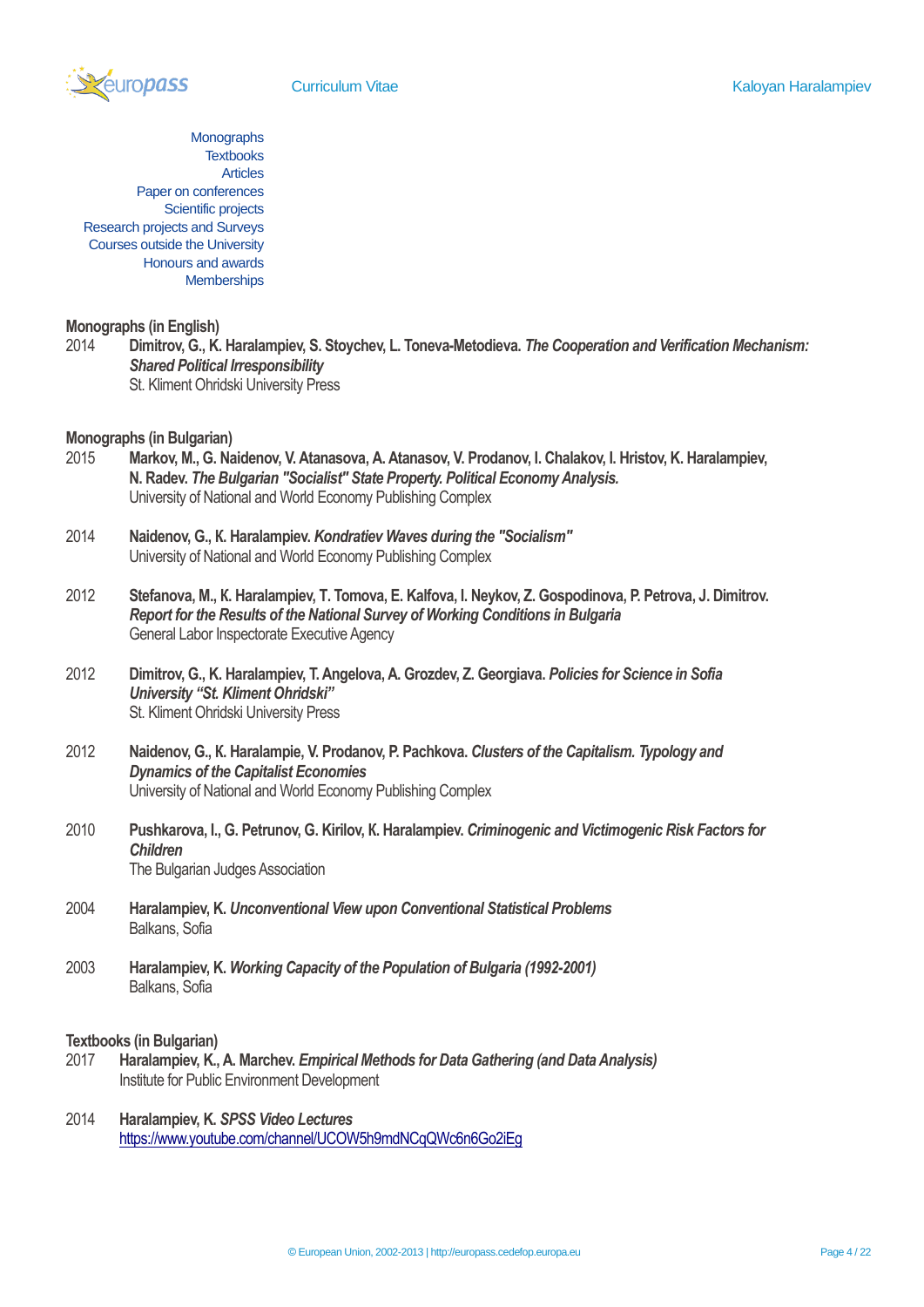

#### **Textbooks (in Bulgarian)**

- 2012 **Haralampiev, К.** *IBM SPSS – Statistical Solutions of Applied Research Tasks. (second edition)* Publishing House "Ballon", Sofia
- 2012 **Haralampiev, К.** *Introduction to the Basic Statistical Methods for Analysis (second edition)* Publishing House "Ballon", Sofia
- 2009 **Data Management with SPSS** St. Kliment Ohridski University Press
- 2007 **SPSS for Advanced Users** St. Kliment Ohridski University Press
- 2003 **Introduction to the Basic Statistical Methods for Analysis** Balkans, Sofia

#### **Articles (in English)**

- 2017 **Haralampiev, K.** *Q-Methodology Behind the PQMethod Software* In: King, L., L. Carson (eds.) "Multilingual Identities. A Study of Attitudes towards Multilingualism in Three European Cities" The Languages Company, London
- 2017 **Haralampiev, K.** *Research into European Identity of Bulgarian University Students and Their Parents by Applying Qmethodology*

In: Rouet, G., M. Stoicheva (eds.) "Identites, democratie, frontiers" L'Harmattan, Paris

- 2017 **Naydenov, G., K. Haralampiev.** *Demographic and Infrastructural Characteristics of the First Cluster of the Developing Countries* Politics and Security, 1/2017
- 2017 **Naidenov, G., K. Haralampiev.** *Economic and Educational Characteristics of the First Cluster of the Developing Countries* KSI Transactions on Knowledge Society, 1/2017
- 2016 **Haralampiev, K., G. Naidenov.** *Economic Characteristics of the First "Latin American" Cluster* Sociology and Economy, 1/2016
- 2016 **Haralampiev, K., G. Dimitrov.** *Quantitative Research Approaches in Support of the New EC's Framework to Safeguard the Rule of Law in EU* Regions & Cohesion, vol. 6, 3/2016
- 2016 **Dimitrov, G., K. Haralampiev, S. Stoychev.** *The Adventures of the CVM in Bulgaria and Romania* MAXCAP Working Paper Series, No. 29, August 2016
- 2015 **Semova, M., K. Haralampiev.** *Alumni Relations as Innovative Managerial Approach in Bulgarian Education Sector* In: Come, T., G. Rouet (eds.) "Innovations manageriales. Enjeux et perspectives" L'Harmattan, Paris
- 2015 **Krumov, К., J. Schneider, K. Larsen, K. Haralampiev, P. Hristova, A. Krumova, R. Vazov, J. Novkova, D. Smilkova.** *First Version of the Questionnaire for Measuring Attitudes toward Women Entrepreneurship* Journal of Management, Consulting and Organizational Development, 1-2/2015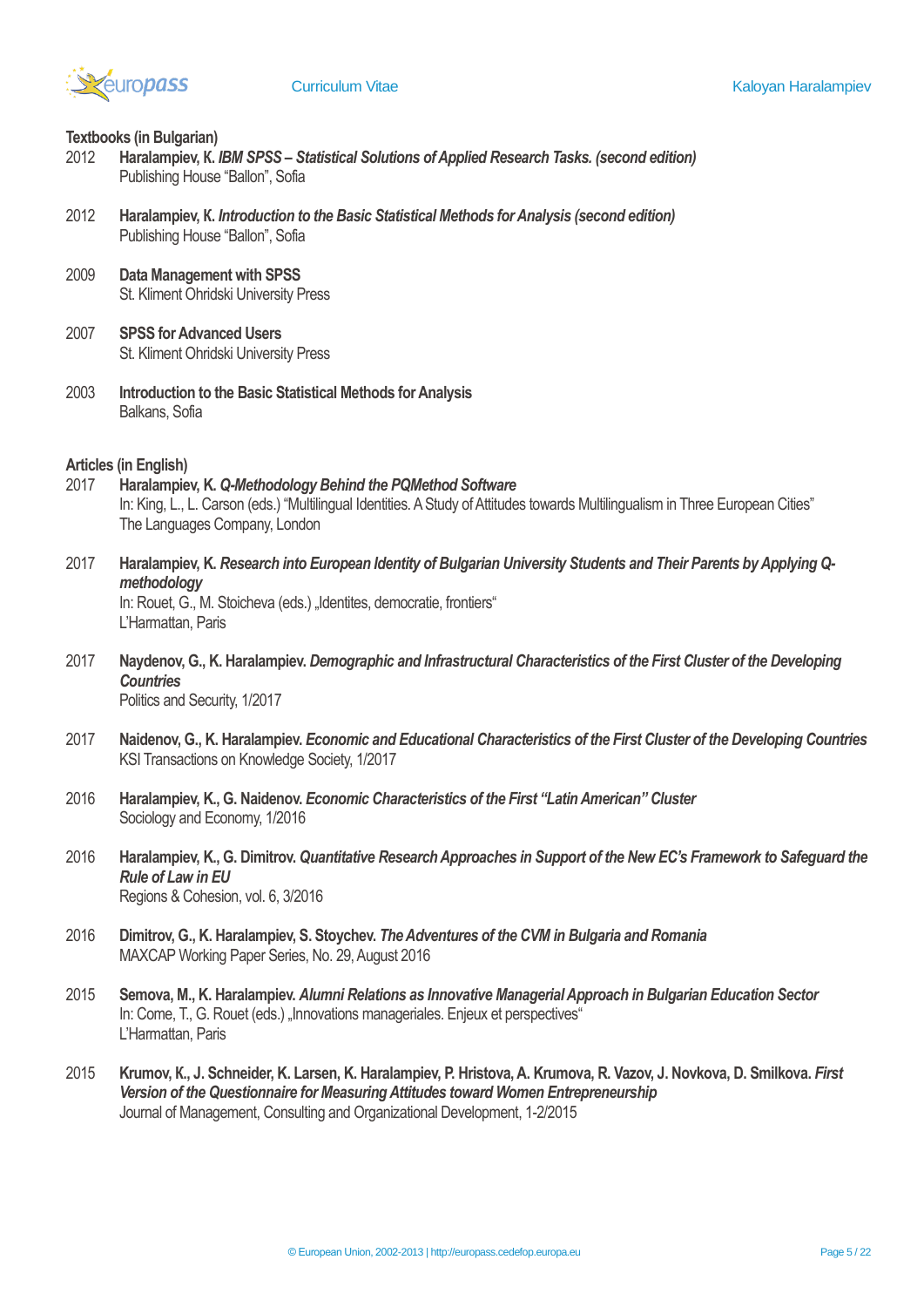

**Articles (in English)**

2015 **Haralampiev, K., G. Dimitrov, S. Stochev.** *Measuring Sociopolitical Distances between EU Member States and Candidates: A New Path*

MAXCAP Working Paper Series, No. 15, October 2015

- 2015 **Dimitrov, G., K. Haralampiev, S. Stoychev.** *Contextual Policy Reading of Public Opinion Data and Recent Trends in Attitudes towards European Integration* MAXCAP Working Paper Series, No. 6, March 2015
- 2014 **Naidenov, G., K. Haralampiev.** *Cluster Analysis of the Types of Capitalism* International Scientific Refereed Online Journal "SocioBrains", 1/2014
- 2014 **Yankov, B., P. Ruskov, K. Haralampiev.** *Models and Tools for Technology Start-Up Companies Success Analysis* Economic Alternatives, 3/2014
- 2014 **Toshkova-Hristozova, S., D. Stoyanov, K. Haralampiev.** *Anxiety and Depression as State Predictors for Burn Out in Health Care*

In: Stoyanov, D. (ed.) "New Model of Burn Out Syndrome: Towards Early Diagnosis and Prevention" River Publishers, Aalborg

- 2014 **Toshkova-Hristozova, S., D. Stoyanov, K. Haralampiev.** *The Impact of Burn Out on Quality of Life in the Context of Professional Realization in Medicine* In: Stoyanov, D. (ed.) "New Model of Burn Out Syndrome: Towards Early Diagnosis and Prevention" River Publishers, Aalborg
- 2013 **Toshkova-Hristozova, S., D. Stoyanov, K. Haralampiev.** *Job Satisfaction among Employees in Medical University* Bulgarian medicine, vol. III, 4/2013
- 2013 **Haralampiev, K., G. Naidenov.** *Comparative Analysis of Synchronization of Kondratiev Long Waves between Different Countries and Blocs of Countries* KSI Transactions on Knowledge Society, Vol. VI, 3/2013
- 2012 **Arabadzhiev, Z., K. Haralampiev, H. Davidov, V. Bozhilov.** *Evaluation of the Reliability of P. Lang's Quality of Life Scale in Bulgaria* Bulgarian medicine, vol. II, 1-4/2012
- 2011 **Arabadzhiev, Z., K. Haralampiev, I. Trayanov, N. Bueshi, H. Davidov, V. Bozhilov.** *Comparative Evaluation of Quality of Life in Patients with Bipolar Affective Disorder, Schizophrenia, Imminent Abortion and Pyodermia* Bulgarian medicine, vol. I, 3-4/2011
- 2010 **Haralampiev, K., G. Naidenov.** *Waves of the Change and Change of the Waves. (Analysis of the Shortening of the Kondratiev Waves by Moving Sub-Periods)* Sociological Problems, Specail Issue, 2010
- 2008 **Stoilova, R., K. Haralampiev.** *Stratification in Bulgaria. Measuring the Impact of Origin, Age, Gender, and Ethnicity on Educational Attainment and Labour Market Placement* Annuaire de l'Universite de Sofia "St. Kliment Ohridski", Faculte de Philosophie, Livre Sociolgie, Tome 101, 2008, (forthcoming)
- 2008 **Haralampiev, K.** *Bayesian Inference of Relative Frequency. (In the Case of Electoral Surveys)* Annuaire de l'Universite de Sofia "St. Kliment Ohridski", Faculte de Philosophie, Livre Sociolgie, Tome 99, 2008
- 2007 **Naidenov, G., K. Haralampiev.** *Cyclic Recurrence of Foodstuffs and Non-foodstuffs Price Level in Bulgaria during XX Century* Economic Alternatives, 2/2007

© European Union, 2002-2013 | http://europass.cedefop.europa.eu Page 6 / 22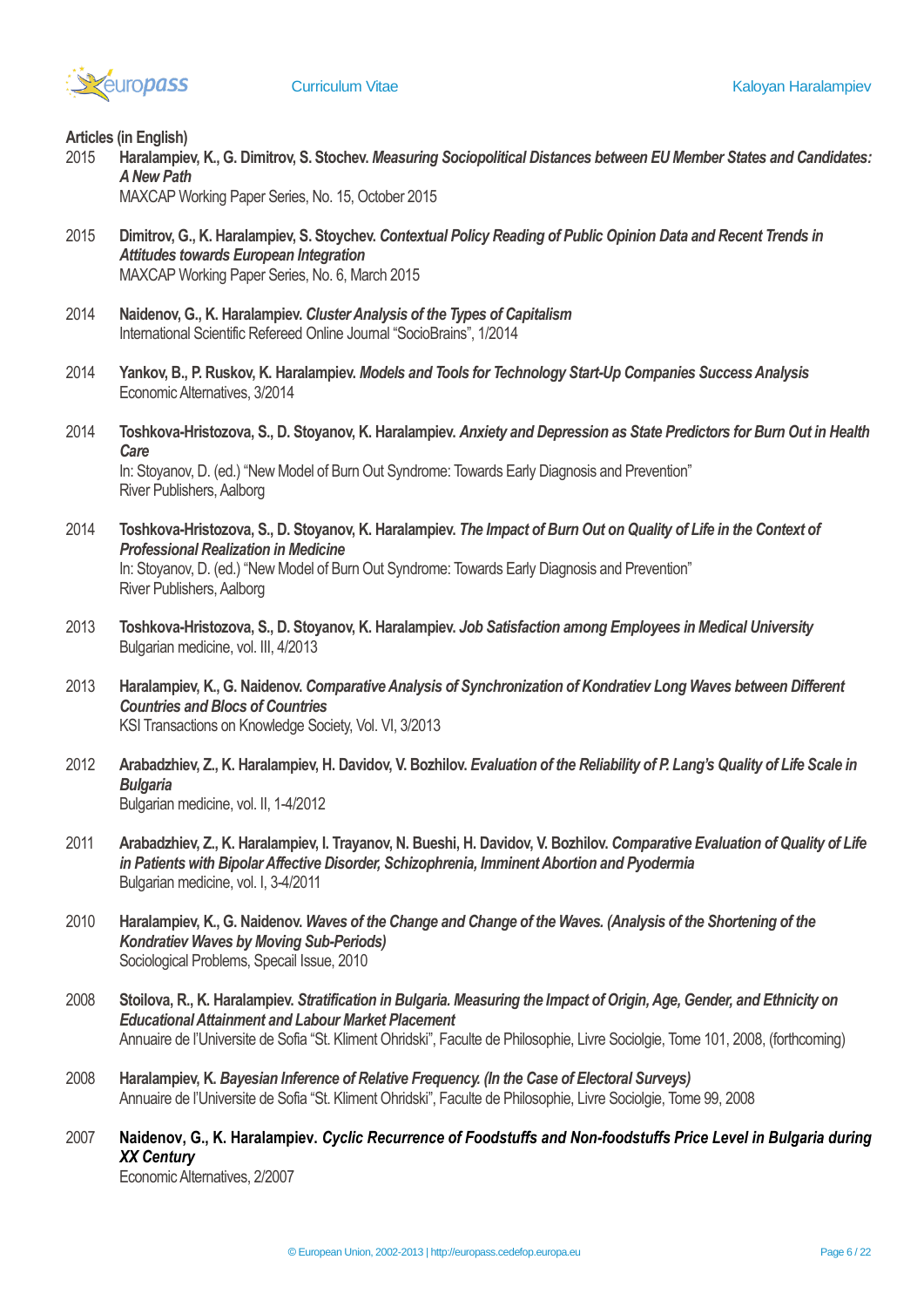

#### **Articles (in Russian)**

2012 **Naidenov, G., К. Haralampiev.** *Long Kondratiev Waves in Russia and Bulgaria* In: Akaev, A,. R. Grinberg, L. Grinin, A. Korotaev, S. Malkov (eds.) "Kondratiev Waves: Aspects and Perspectives" Publishing House "Uchitel", Volgograd

## **Articles (in Bulgarian)**

- 2016 **Dimitrov, G., K. Haralampiev, Z. Georgieva.** *CVM: Why It Does Not Achieve Its Goals? Testimonies from an Empirical Study of the Reports on the Cooperation and Verification Mechanism 2007-2013* RiskMonitor Foundation, 38
- 2015 **Naydenov, G., K. Haralampiev.** *Barack Obama and Vladimir Putin – Reasons for Demonized (Undeserved) of Two World Leaders* Sociology and Economy, 2/2015
- 2015 **Naidenov, G., K. Haralampiev.** *Local and Global Risk Factors for the Development of Bulgaria and the World in the Second Decade of the 21st Century* Yearbook of UNWE, Philosophy of Economy
- 2015 **Naidenov, G., K. Haralampiev.** *The Historic "March" of the Bulgarian Economy in the Space of the Liberal and the State Capitalism* UNWE Research Papers, Vol. 2-3/2015, part one
- 2015 **Dimitrov, G., К. Haralampiev, Z. Georgieva.** *The Problem of Anti-Corruption Fight in Bulgaria Seen through the CVM Reports 2007-2012. (Results from an Empirical Study)* Annuaire de l'Universite de Sofia "St. Kliment Ohridski", Faculte de Philosophie, Livre Sociolgie, Tome 105, 2015
- 2014 **Kabakchieva, P., K. Haralampiev, A. Stambolova, E. Stoykova, T. Tomova, S. Popov, V. Garnizov, G. Angelov, P. Smedovska.** *Effects on Children Left Behind by Parents Working and Living Abroad* UNICEF
- 2014 **Haralampiev, К.** *The Change of the Ethnic Structure of the Bulgarian Population between 1900 and 2011 Based on Data from National Censuses* In: Yakimova, M., P. Kabakchieva, M. Lyakova, V. Dimitrova (eds.) "In the Footsteps of the Other". Collection in honor of prof. Maya Grekova Publishing House "Prosveta", Sofia
- 2013 **Naidenov, G., К. Haralampiev.** *Great Depression and the Current Crisis* Sociology and Economy, 4/2013
- 2013 **Naidenov, G., К. Haralampiev.** *Extent and Dynamics of Exploitation in Bulgaria during the "Socialism"* Sociology and Economy, 1/2013
- 2012 **Naydenov, G., К. Haralampiev.** *Cluster Analysis of the Types of Capitalism* Economic and Social Alternatives, 4/2012
- 2012 **Naydenov, G., К. Haralampiev.** *Global Power – Risks for the Near Future* Economic and Social Alternatives, 2/2012
- 2012 **Haralampiev, К.** *Another Perspective on the Problem of the Non-Response Rate in the Sociological Research* Sociological Problems, 1-2/2012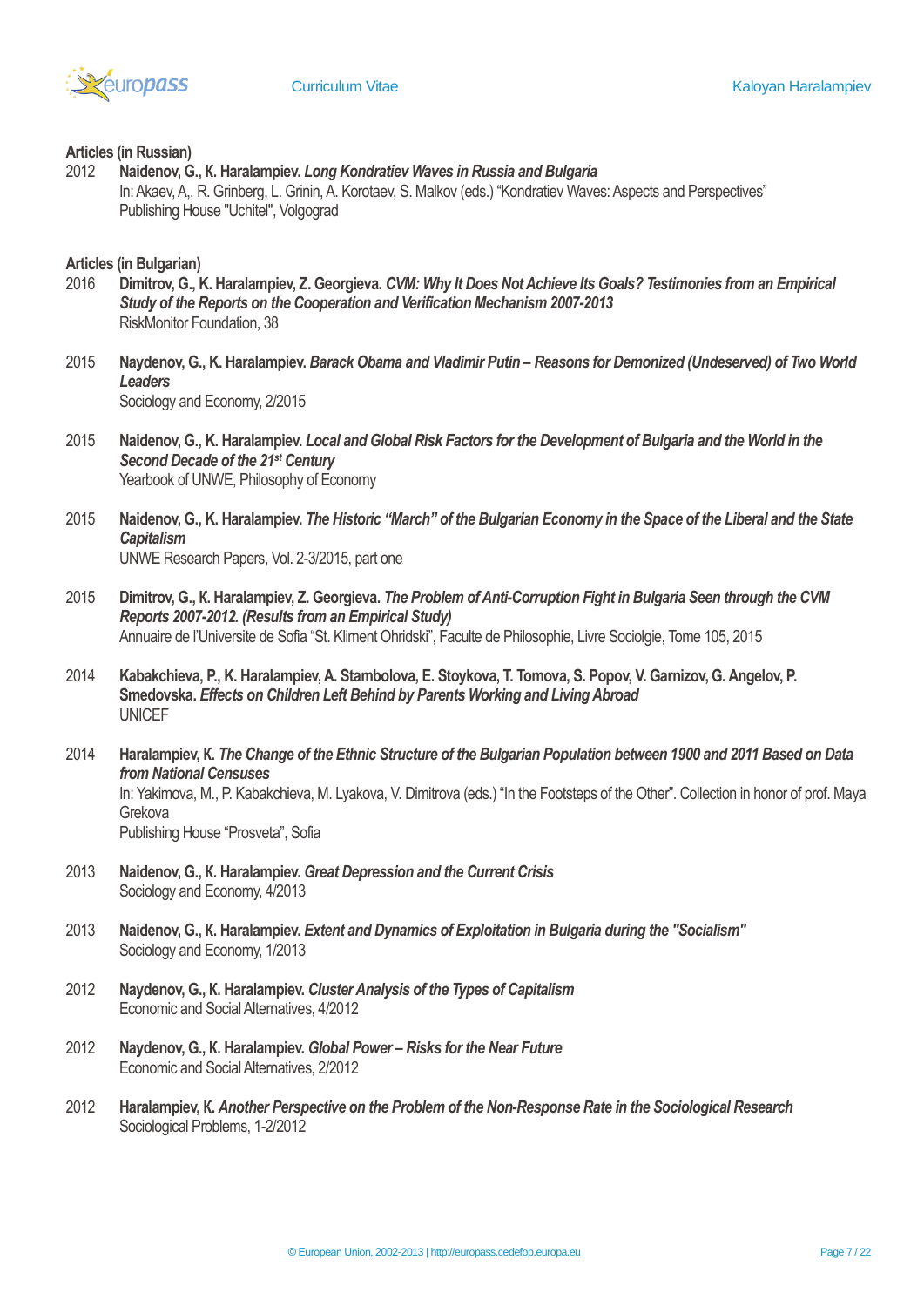

#### **Articles (in Bulgarian)**

2011 **Haralampiev, К., G. Dimitrov.** *Is a Pro-active Institutional Policy for Academic Research Enhancement Possible? Some Methodological Experiments*

Strategies for Policy in Science and Education, 1/2011

- 2010 **Naidenov, G., Haralampiev, К.** *Kondratiev Waves in Central Europe: Value Indicators* Sociology, 2/2010
- 2010 **Haralampiev, K.** *Disability, Social Contacts, Satisfaction* In: Tilkidjiev, N., L. Dimova (eds.) "Well-being and Trust: Bulgaria in Europe? Comparative Analysis after ESS Round 2006/2009" Publishing House "East-West", Sofia
- 2010 **Stoilova, R., K. Haralampiev.** *Gender Inequalities and the Role of State* In: Tilkidjiev, N., L. Dimova (eds.) "Well-being and Trust: Bulgaria in Europe? Comparative Analysis after ESS Round 2006/2009" Publishing House "East-West", Sofia
- 2010 **Naidenov, G., K. Haralampiev.** *Cyclic Recurrence of Economic Development of Russia in the End of XIX and during XX Centuries*

In: Mikhailov, S. (ed.) "Sociology – from the Empiricism toward the Theory". Jubilee miscellany devoted to the 70<sup>th</sup> anniversary from the birth of Cor. Mem. Prof. DSc Atanas Atanasov Prof. Marin Drinov Academic Publishing House, Sofia

- 2009 **Haralampiev, K.** *Students' Evaluation of Teaching – the Problem about the Accuracy of the Inferences* In: Stefanov, I., M. Mineva (eds.) "Sociology in Front of the Challenge of the Differences". Collection dedicated to the 30<sup>th</sup> anniversary of Department of Sociology St. Kliment Ohridski University Press
- 2007 **Naidenov, G., K. Haralampiev.** *Cyclic Recurrence of Foodstuffs and Non-foodstuffs Price Level in Bulgaria during XX Century* Economic Alternatives, 6/2007
- 2007 **Naidenov, G., K. Haralampiev.** *The Price of the Manpower in Bulgaria during XX Century and Kondratiev Waves* Sociological Problems, 3-4/2007
- 2007 **Haralampiev, K.** *Is There a Correlation between the Political Situation and the Fertility during the Period 1990-2003?* Annuaire de l'Universite de Sofia "St. Kliment Ohridski", Faculte de Philosophie, Livre Sociolgie, Tome 96-98, 2007
- 2005 **Haralampiev, K.** *TV Votes by Phone – the Problem about the Winner* Sociological Problems, 3-4/2005
- 2004 **Haralampiev, K.** *Questionnaires on Internet Pages – Possibility for Statistical Inference and Interpretation of the Results* Sociological Problems, 3-4/2004
- 2004 **Blagoev, D., I. Voynov, S. Georgieva, G. Dimitrov, V. Staevska, E. Stoykova-Doganova, K. Haralampiev.** *Problems in Students' Assessment at the Sociology Department, St. Kliment Ohridski, University of Sofia* Annuaire de l'Universite de Sofia "St. Kliment Ohridski", Faculte de Philosophie, Livre Sociolgie, Tome 95, 2004 (forthcoming)
- 2003 **Karadjov, S., K. Haralampiev.** *Report with Comparative Data Analysis Obtained from Empirical Sociological Surveys Conducted with Students of Faculty of Theology of Sofia University "St. Kliment Ohridski" during December 2002, May 2003 and December 2003* Theological thought, 3-4/2003
- 2003 **Haralampiev, K. Candidate Student Campaign 2002 – Differences in Intentions of Women and Men** Strategies for Policy in Science and Education, 1/2003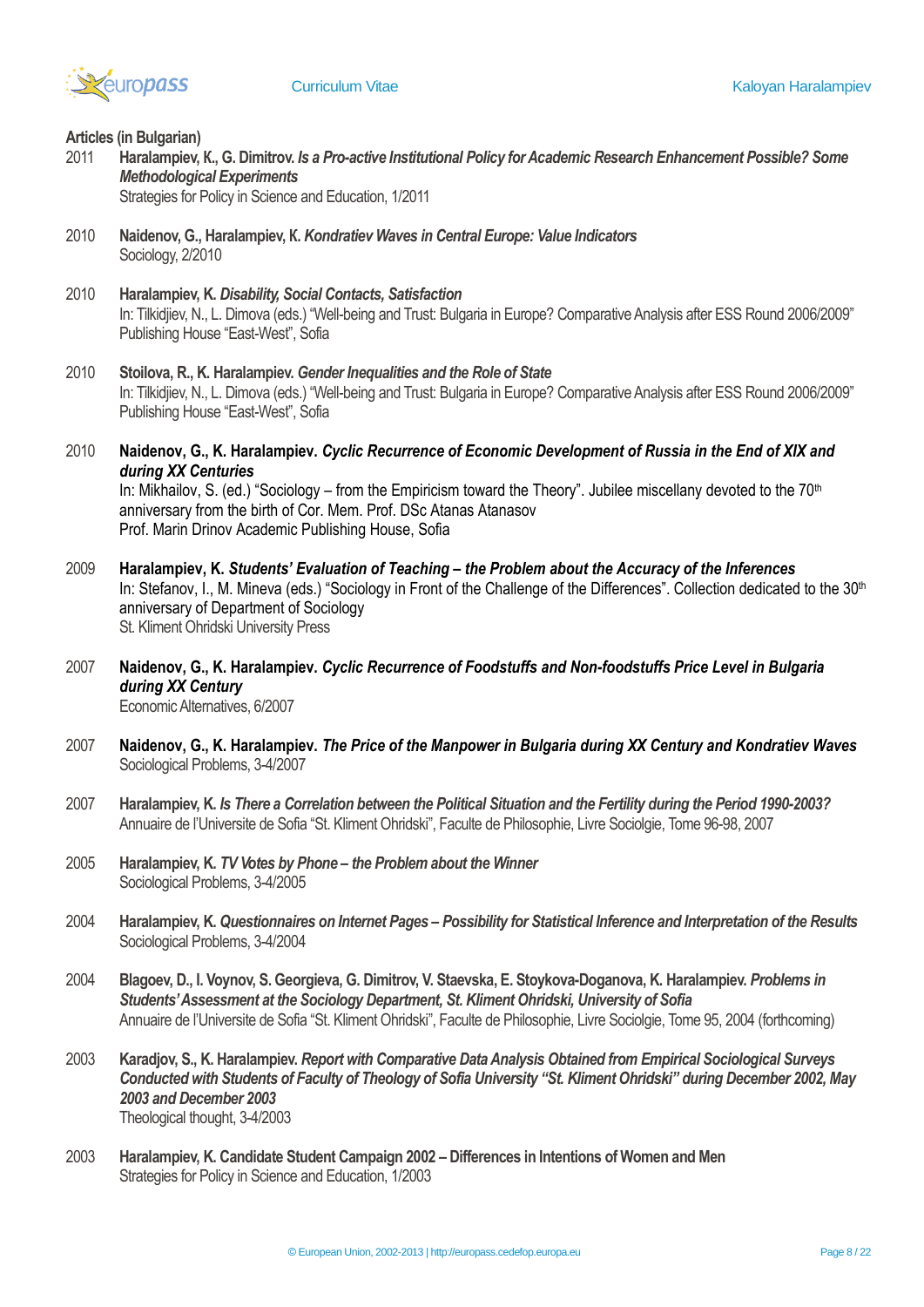

# **Articles (in Bulgarian)**

- 2002 **Vatseva, I., E. Tafkova, S. Karadjov, K. Haralampiev.** *Candidate Students' Campaign at the Sofia University. Educational and Professional Strategies of Candidate Students* Strategies for Policy in Science and Education, 2/2002
- 2002 **Haralampiev, K.** *Urban and Rural Population: Internal Migration Impact (Bulgaria, 1996-1998)* Population, 1-2/2002
- 2001 **Haralampiev, K. Demographic Problems and Their Influence on the Labor Potential of Population** Statistics, 5/2001
- 2001 **Venedikov, J., I. Vatseva, E. Jovcheva, S. Karadjov, K. Haralampiev.** *The Vandalism. Football Fans' Activities – Data Analysis From an Empiric Sociological Survey* Annuaire de l'Universite de Sofia "St. Kliment Ohridski", Faculte de Journalisme et de Communication de Masse, Livre 2 – Relations Publiques et Publicite, Tome 8, 2001
- 2001 **Haralampiev, K. Population's Living and Working Capacities of Republic of Bulgaria according to the Data from the Population's Census toward 4.12.1992** Population, 1-2/2001
- 2000 **Haralampiev, K. An Approach to Measuring the Influence of Migration upon Mortality Probability** Population, 2/2000
- 1999 **Haralampiev, K. By-product from an Sociological Research** [http://www.sociology.bg](http://www.sociology.bg/)
- **Papers on conferences (in English)**
- 2016 **Haralampiev, K., D. Blagoev.** *Ethnic-specific and Ethnic-nonspecific Factors for Ethnicity Non-identification in Bulgaria* European Population Conference, Mainz, 2016 <http://epc2016.princeton.edu/abstracts/160887>
- 2015 **Ilieva, S., E. Altimirska, K. Haralampiev.** *Gender Differences in Career Orientations of Secondary School Students* 3<sup>rd</sup> Scientific Conference with International Participation "Psychology – Traditions and Perspectives", Blagoevgrad, 2015
- 2014 **Haralampiev, K., D. Blagoev.** *Ethnicity Non-identification in 2011 Census in Bulgaria* European Population Conference, Budapest, 2014 <http://epc2014.princeton.edu/abstracts/140592>
- 2013 **Yankov, B., K. Haralampiev, P. Ruskov.** *Start-Up Companies Predictive Models Analysis* International Scientific Conference "Vanguard Scientific Instruments in Management", Ravda, 2013
- 2013 **Blagoev, D., K. Haralampiev.** *Study of Evaluation as an Educational Management Tool (Transposing Fixed Scale Assessment into Relative Scale Assessment)* International Scientific Conference "Vanguard Scientific Instruments in Management", Ravda, 2012
- 2012 **Haralampiev, K.** *How to Model? Data Mining Concept and Tools* International Conference "Automatics and Informatics", Sofia, 2012
- 2012 **Bachvarov, A., P. Ruskov, K. Haralampiev, S. Apostolov.** *Utility Company Consumers Consumption Patterns Related to Illegal Customer Behaviour (Thefts)* International Conference on Application of Information and Communication Technology and Statistics in Economy and Education, Sofia, 2012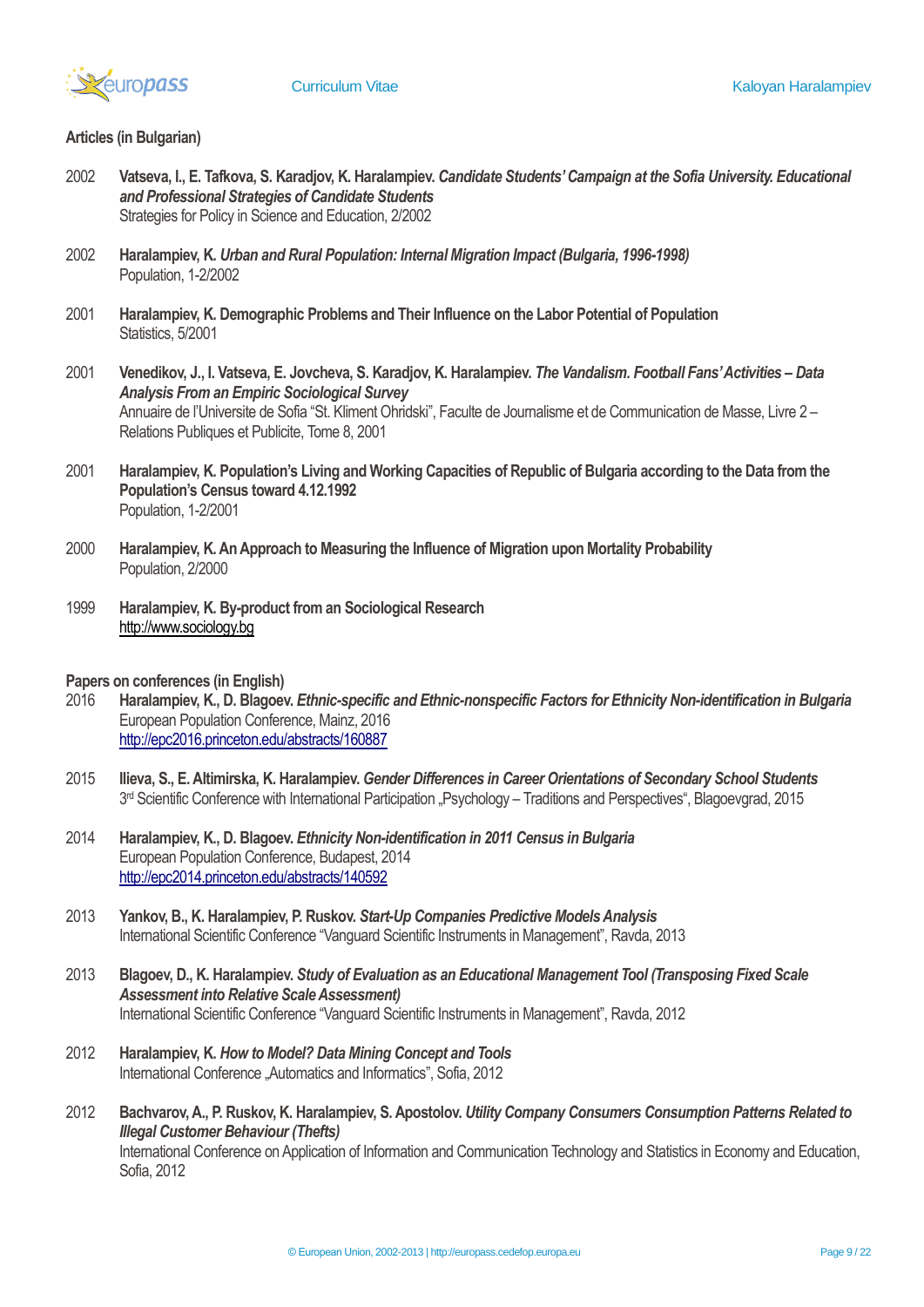

## **Papers on conferences (in English)**

- 2012 **Bachvarov, A., P. Ruskov, K. Haralampiev.** *Electricity End Users' Consumption Patterns in Different West Bulgarian Locations* International Scientific Conference "UNITECH", Gabrovo, 2012
- 2012 **Najdenov, G., K. Haralampiev.** *Clusters of Capitalist Economies in the Twentieth Century* International Scientific Conference "Trends and Perspectives of Development of Modern Scientific Knowledge", Moscow, 2012
- 2012 **Bachvarov, A., K. Haralampiev, P. Ruskov.** *Business Analytics for Household Electricity Consumptions.* IV International Scientific Conference "E-Governance", Sozopol, 2012
- 2012 **Haralampiev, K.** *Disability in Bulgaria – Ten Years Later.* European Population Conference, Stockholm, 2012 <http://epc2012.princeton.edu/download.aspx?submissionId=120083>
- 2012 **Ruskov, P., K. Haralampiev, L. Georgiev.** *Online Investigation of SMEs Competitive Advantage.* Management, Enterprise and Benchmarking (MEB) International Conference, Budapest, 2012 [http://kgk.uni-obuda.hu/sites/default/files/10\\_Ruskov\\_Haralampiev\\_Georgiev.pdf](http://kgk.uni-obuda.hu/sites/default/files/10_Ruskov_Haralampiev_Georgiev.pdf)
- 2012 **Ruskov, P., K. Haralampiev, I. Milosheva, E. Efremova.** *Practical Educational Challenges with Business Analytics* Jubilee Scientific Conference "Statistics, Information Technology and Communications", Sofia, 2011
- 2012 **Milosheva, I., E. Efremova, K. Haralampiev, P. Ruskov.** *Junior Achievement Entrepreneurship Student Companies Predictive Models Analysis* Jubilee Scientific Conference "Perspectives and Challenges Facing Business Administration Education", Sofia, 2011
- 2012 **Efremova, E., I. Milosheva, K. Haralampiev, P. Ruskov.** *Junior Achievement Student Company Competitions Analysis* International Scientific Conference "Vanguard Scientific Instruments in Management", Ravda, 2011
- 2011 **Haralampiev, K., E. Efremova, I. Milosheva, P. Ruskov.** *Application of Classification Trees for JA Entrepreneurship Competitions Analysis* International Scientific Conference "UNITECH", Gabrovo, 2011
- 2010 **Haralampiev, K.** *Demographic Processes and Economic Crises. The Bulgarian Case* European Population Conference, Vienna, 2010 <http://epc2010.princeton.edu/abstracts/100118>
- 2008 **Haralampiev, K.** *Career Development of the Academic Staff of Sofia University "St. Kliment Ohridski"* International Scientific Conference "Ambiguous Future: the University in the Age of Globalization, Cultural Hybridization and Internet", Sofia, 2008
- 2008 **Haralampiev, K.** *Migration Impact on the All Characteristics in the Life Tables* European Population Conference, Barcelona, 2008 <http://epc2008.princeton.edu/abstractViewer.aspx?submissionId=80090>
- 2006 **Haralampiev, K.** *Disability in Bulgaria – Does it Increase or Decrease during the Period 1992-2004?* European population conference, Liverpool, 2006 <http://epc2006.princeton.edu/abstractViewer.aspx?submissionId=60127>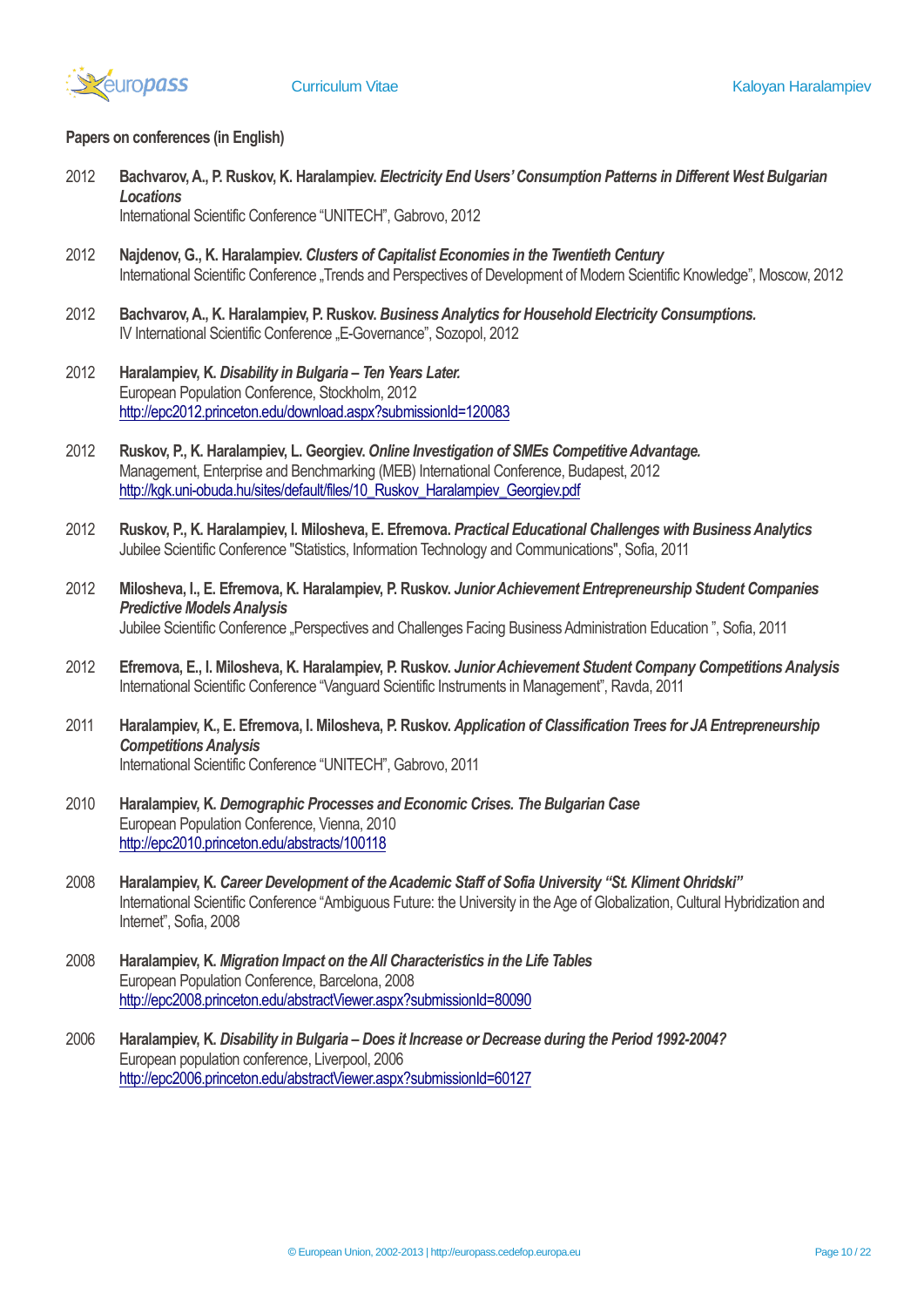

# **Papers on conferences (in Bulgarian)**

2017 **Haralampiev, K., G. Naidenov.** *Dynamics of the Military Budgets of USA, China And Russia – comparative analysis* National Scientific Conference "Guidelines and Problems of the Application of Statistics, Information Technology and Mathematics in the Socio-economic Area", devoted to the 100<sup>th</sup> anniversary from the birth of Prof. Stefan Stanev and Prof. Venets Tsonev, Sofia, 2017

# 2017 **Haralampiev, K.** *About the Relation between Correlation Ratio and Chi-Square* National Scientific Conference "Guidelines and Problems of the Application of Statistics, Information Technology and Mathematics in the Socio-economic Area", devoted to the 100<sup>th</sup> anniversary from the birth of Prof. Stefan Stanev and Prof. Venets Tsonev, Sofia, 2017

2016 **Haralampiev, K., G. Naidenov.** *Comparative Analysis of Economic Indicators among the First "East European" and the First "LatinAmerican" Clusters*

XIV International Scientific Conference "Management and Engineering", Sozopol, 2016

- 2016 **Semova, M., K. Haralampiev.** *Alumni Networks as Means for University Organizational Development in Bulgaria – Approaches for Their Establishment and Growth* International Scientific Conference "Leadership and Organization Development", Kiten, 2016
- 2016 **Haralampiev, K., G. Naidenov.** *Dynamics of Exploatation in China and India in the Last Decades – Comparative Analysis* Jubilee Scientific Conference dedicated to the 40<sup>th</sup> anniversary of the Department of Economic Sociology, Sofia, 2016
- 2015 **Naidenov, G., K. Haralampiev.** *Economic, Infrastructural and Educational Characteristics of the First "Arab" Cluster* Final Conference "Science in Service of Society", Varna, 2015
- 2015 **Haralampiev, K., G. Naidenov.** *Demographic and Educational Characteristics of the First "Latin American" Cluster* XIII International Scientific Conference "Management and Engineering", Sozopol, 2015
- 2015 **Haralampiev, K., Y. Dimiyrov.** *How to Provide Afterwards Matching Cases in Assessing the Net Effect of Trainings* International Scientific Conference "Leadership and Organization Development", Kiten, 2015
- 2015 **Altimirska, E., S. Ilieva, K. Haralampiev.** *Methods for Personal Diagnostics in the Process of Career Orientation and Consulting* International Scientific Conference "Leadership and Organization Development", Kiten, 2015
- 2015 **Haralampiev, К., G. Naidenov.** *Economic Development of Bulgaria through the Prism of Cluster Analysis* National Scientific Conference "Modern Development of Statistics and Information Technology", dedicated to the International Year of Statistics, Sofia, 2013
- 2014 **Haralampiev, К., G. Naidenov.** *"Pulsations" of the First "East European" Cluster and its "Fluctuations" between the Liberal and the State Capitalism* XII International Scientific Conference "Management and Engineering", Sozopol, 2014
- 2013 **Naidenov, G., К. Haralampiev.** *The Current Crisis – Is It "The Great Depression" in the Third Cycle of the Evolution on the World Market?* Scientific Conference "Economy and Society: Global and Regional Challenges Facing Bulgaria", Sofia, 2013
- 2013 **Kadiyski, Е., S. Toshkova-Hristozova, N. Yankova, I. Hristozov, S. Pacheva-Karabova, H. Spasova, Z. Arabadjiev, B. Tilov, К. Haralampiev.** *Job Satisfaction in Multicultural Educational Environment of Medicine* Jubilee Scientific Conference "50 Years – Gateway to Education and Window to the World" dedicated to the 50th anniversary of the Department of Language Learning, Sofia, 2013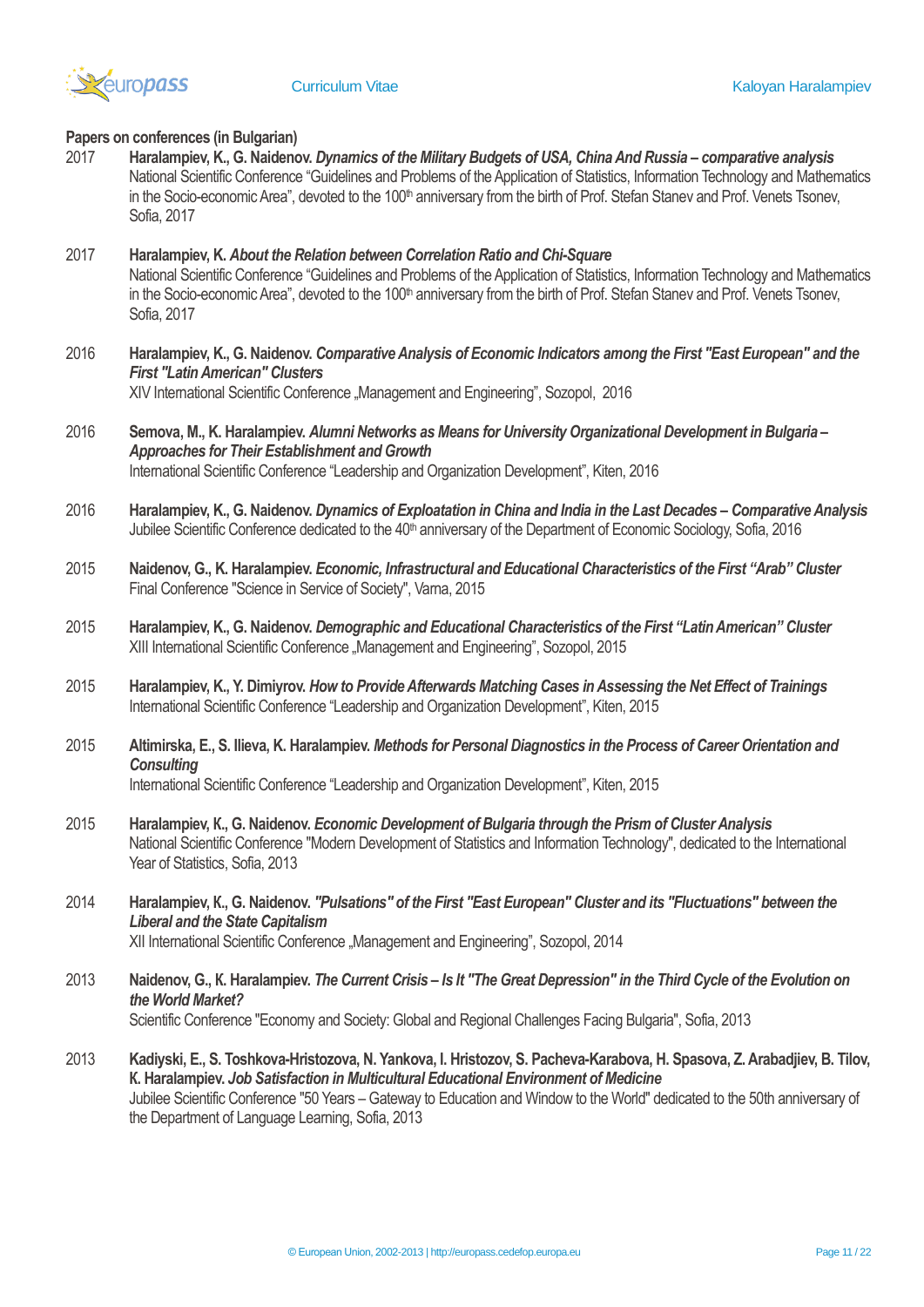

### **Papers on conferences (in Bulgarian)**

- 2013 **Toshkova-Hristozova, S., N. Yankova, Е. Kadiyski, I. Hristozov, S. Pacheva-Karabova, H. Spasova, Z. Arabadjiev, B. Tilov, К. Haralampiev.** *Determinants of Anxiety among Teachers, Trainers Foreign Medical Students* Jubilee Scientific Conference "50 Years – Gateway to Education and Window to the World" dedicated to the 50th anniversary of the Department of Language Learning, Sofia, 2013
- 2013 **Haralampiev, К., А. Marchev, Sr, А. Marchev, Jr.** *Grading the Academic Results on "Fundamentals of Management: Part 1" and Analyzing it through Decomposition to Normal Distributions* International Scientific Conference "Vanguard Scientific Instruments in Management", Ravda, 2013
- 2013 **Blagoev, D., К. Haralampiev.** *In Search of Lost Ethnicity: Research Problems and Solutions* International Scientific Conference "Vanguard Scientific Instruments in Management", Ravda, 2013
- 2013 **Bachvarov, А., P. Ruskov, К. Haralampiev.** *Modeling and Verification of the Anomalies in the Monthly Electricity Consumption in Western Bulgaria* ХХІ International Symposium "Management of Thermal Energy Objects and Systems", Bankya, 2013
- 2013 **Naidenov, G., К. Haralampiev.** *Dynamics of Effectiveness of Bulgarian "Socialist" State Property* International Scientific Conference "Statistics as a Science, Education, Profession and Activity", Varna, 2013
- 2013 **Haralampiev, К.** *Methods of the Marketing Research and Evaluation of the Interaction between Museums – School and Young Users and Comparative Analysis of the Answers of the General Questions for the Three Groups of Respondents* Workshop "Museums – School and Young Users", Sofia, 2012
- 2013 **Haralampiev, К., G. Naidenov.** *Demographic Characteristics of "West European" and "East European" Clusters and Cluster "USA, Switzerland" in the Twentieth Century* Days of Science, Veliko Tarnovo, 2012
- 2012 **Naidenov, G., К. Haralampiev.** *"Pulsations" of the First "West European" Cluster and its "Fluctuations" in the Space of the Liberal Capitalism*

National Conference "Public transformation in Bulgaria, Europe and the World", dedicated to the anniversary of the beginning of teaching "Sociology" and the creation of the Department "Economic Sociology" in the University of National and World Economy

2012 **Bachvarov, А., К. Haralampiev, P. Ruskov.** *Study of Anomalies in Monthly Electricity Consumption Depending on the Temperature*

ХХ Jubilee International Symposium "Management of Thermal Energy Objects and Systems", Bankya, 2012

- 2012 **Naidenov, G., К. Haralampiev.** *Social Characteristics of the First "West European", First "East European" Cluster and the Cluster "USA, Switzerland" – a Comparative Analysis of Indicators for Education* Fourth Balkan Scientific Conference "Science, Education and Art in the Twenty-First Century", Blagoevgrad, 2012
- 2012 **Haralampiev, К., G. Najdenov.** *Social Characteristics of the Cluster of the Anglo-saxon Liberal Capitalism and the Soviet State Capitalism – Comparative Analysis of Indicators for Education* X Jubilee International Scientific Conference "Management and Engineering", Sozopol, 2012
- 2012 **Haralampiev, К., G. Naidenov.** *Do the Kondratiev Waves Shorten? The Case of China and UK.* Jubilee Scientific Conference "Statistics, Information Technology and Communications", Sofia, 2011
- 2011 **Najdenov, G., К. Haralampiev.** *Clusters of the Capitalism – Typology and Dynamics of the Capitalist Economies after the World War II*

International Jubilee Scientific Conference . Economics and Managemant in the 21<sup>st</sup> Century – Solutions for Sustainability and Growth", Svishtov, 2011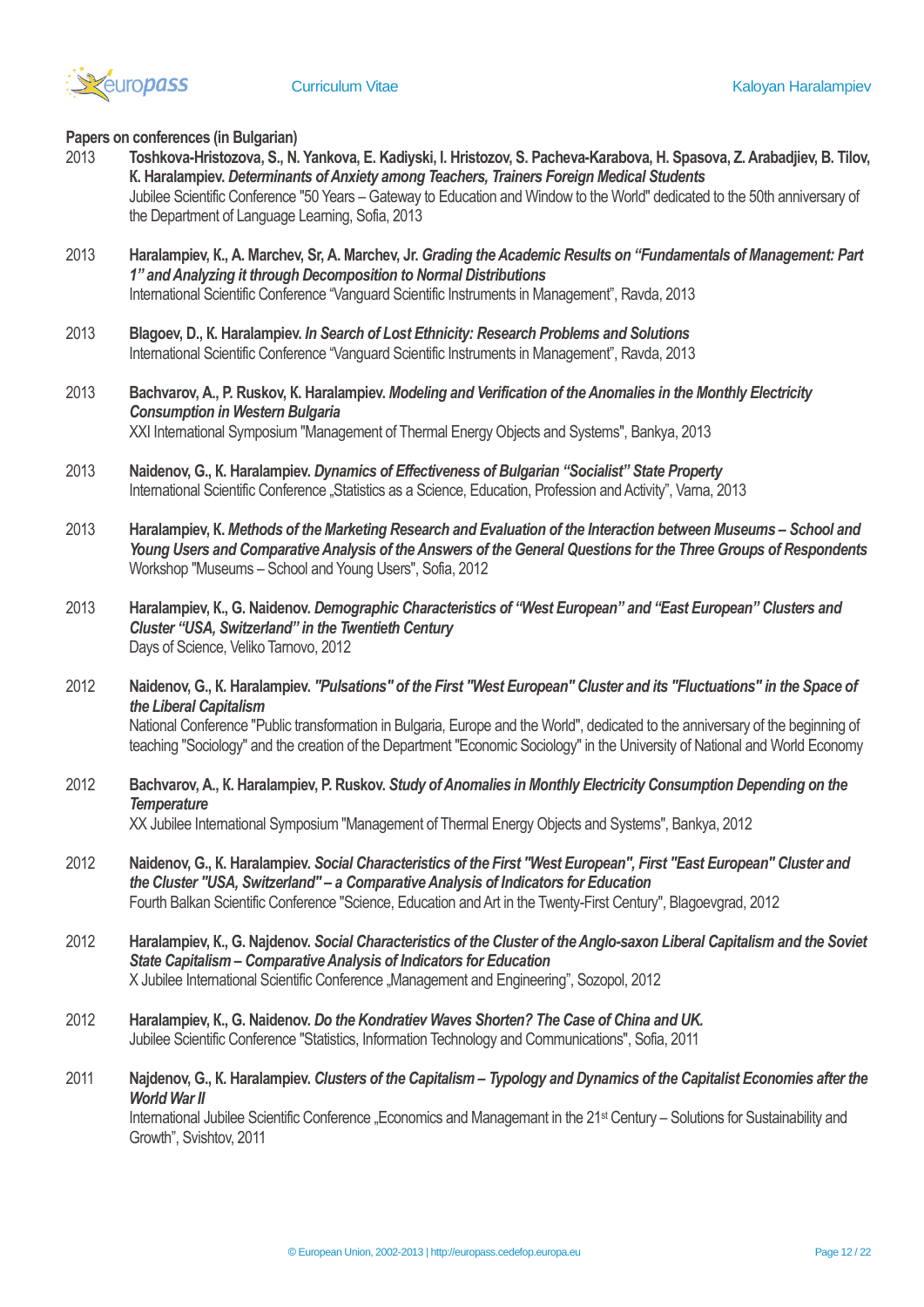

**Papers on conferences (in Bulgarian)**

- 2011 **Naidenov, G., К. Haralampiev.** *Predicting of Crises – Economic Dynamics of China and "Bright Perspectives"* IV International Science Conference "Knowledge Society", Nessebar, 2011
- 2010 **Naidenov, G., К. Haralampiev.** *Kondratiev Waves in Coal Extraction and in the Output of Pig-iron and Steel in Central Europe in the Twentieth and Early Twenty-first Century.* III International Science Conference "Knowledge Society", Nessebar, 2010
- 2009 **Naidenov, G. K. Haralampiev.** *Kondratiev Waves in the Coal Extraction and in the Output of Pig-iron and Steel in Russia in the End of XIX and during XX Centuries* II International Science Conference "Knowledge Society", Nessebar, 2009
- 2009 **Naidenov, G. K. Haralampiev.** *Kondratiev Waves in Gross Domestic Product, Gross Industrial Product and National Wealth of Russia during XX Century* VII International Scientific Conference "Management and Engineering", Sozopol, 2009
- 2008 **Haralampiev, K.** *Laplace Rule of Succession – Interpretations and Applications* International Scientific Conference "Vanguard Scientific Instruments in Management", Ravda, 2008
- 2008 **Naidenov, G. K. Haralampiev.** *The Problem about Short Waves in Bulgaria Economic Development during XX Century* VI International Scientific Conference "Management and Engineering", Sofia, 2008
- 2007 **Haralampiev, K.** *About the Paradigms of Statistics – Bayesian Statistics* International Scientific Conference "Current Problems of Statistical Theory and Practice", Ravda, 2007
- 2006 **Haralampiev, K.** *Information – Records or Resources. (Case Studies)* International Science Conference "Statistics and the Challenges of Information Society in the XXIst Century", Varna, 2006
- 2006 **Naidenov, G. K. Haralampiev.** *State Capitalism in Bulgaria and Kondratiev Long Waves* IV International Science Conference "Management and Engineering", Sofia, 2006
- 2006 **Naidenov, G. K. Haralampiev.** *Cyclic Recurrence of Economic Development of Bulgaria during XX Century (Natural Indicators – 2)* International Science Conference "Tolerance and Intolerance in International Relationships", Varna, 2006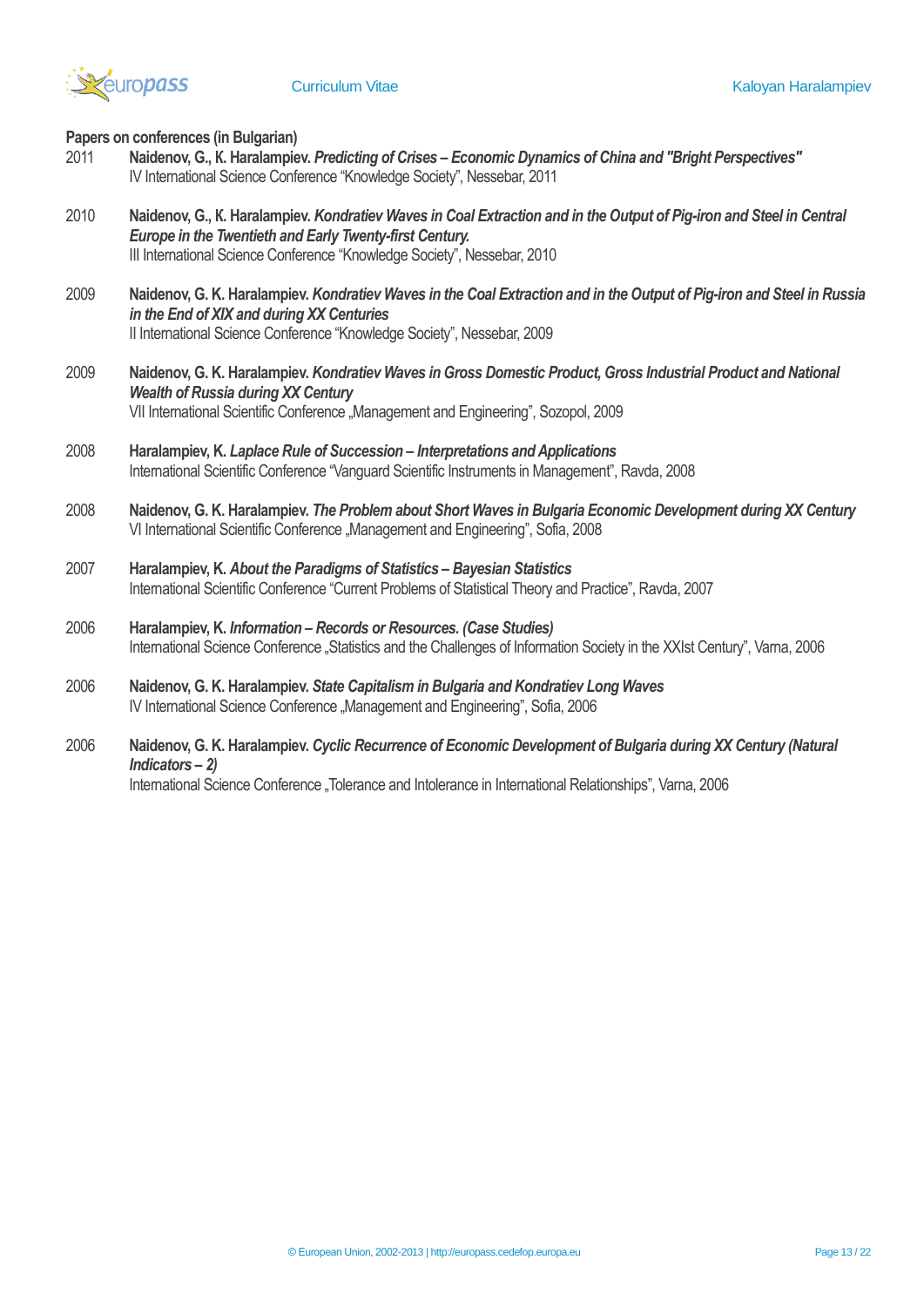

| <b>Scientific projects</b>                                                      |                                                                                                                                                                                                                                                                                                                                                                                                                                                                                                                                                                                                                                                                                                                                                                                                                                                                                                                                                                                                                                                                                                                                                                                                                                                                                                                                                                   |
|---------------------------------------------------------------------------------|-------------------------------------------------------------------------------------------------------------------------------------------------------------------------------------------------------------------------------------------------------------------------------------------------------------------------------------------------------------------------------------------------------------------------------------------------------------------------------------------------------------------------------------------------------------------------------------------------------------------------------------------------------------------------------------------------------------------------------------------------------------------------------------------------------------------------------------------------------------------------------------------------------------------------------------------------------------------------------------------------------------------------------------------------------------------------------------------------------------------------------------------------------------------------------------------------------------------------------------------------------------------------------------------------------------------------------------------------------------------|
| April-November 2017                                                             | Survey of Drop-out BA Students in Faculty of Philosophy<br>Funding institution: Sofia University "St. Kliment Ohridski"<br>Responsibilities: Participation in the elaboration of a theoretical model and research<br>methodology of the study of drop-out students<br>Participation in the development of research tools for the study of drop-out students<br>Participation in the elaboration of a theoretical model and research methodology of the study of<br>students continuing their education<br>Participation in the development of research tools for the study of students continuing their<br>education<br>Participation in the elaboration of a theoretical model and research methodology of the study of<br>the first year students<br>Participation in the development of research tools for the study of the first year students<br>Drawing a sample of students continuing their education<br>Instruction of the interviewers<br>Preparing the IBM SPSS Statistics files to data entry from survey with students continuing their<br>education and with the first year students<br>Instructions of the dara entry team<br>Analysis of data from surveys with drop-out students, students continuing their education and<br>the first year students<br>Secondary analysis of SUSI data on the relationship between student success and drop-out |
| 2015                                                                            | How to Study European Identity?<br>Financing institution: Sofia University "St. Kliment Ohridski "<br>Responsibilities: Statistical data processing                                                                                                                                                                                                                                                                                                                                                                                                                                                                                                                                                                                                                                                                                                                                                                                                                                                                                                                                                                                                                                                                                                                                                                                                               |
| November 2012-<br>October 2013<br>October 2014<br>March 2015-<br>September 2015 | Social Inequalities and Regional Differences in the Transition from School to First Work<br>in Bulgaria<br>Funding institution: Bulgarian-Swiss program "Research" 2011-2016<br>Responsibilities: Statistical processing of secondary data                                                                                                                                                                                                                                                                                                                                                                                                                                                                                                                                                                                                                                                                                                                                                                                                                                                                                                                                                                                                                                                                                                                        |
| April - September<br>2013<br>April 2014 - January<br>2015                       | Maximizing the Integration Capacity of the European Union: Lessons of and Prospects<br>for Enlargement and Beyond (MAXCAP)<br>Funding institution: Research Department at Sofia University "St. Kliment Ohridski"<br>Responsibilities: Statistical processing of empirical data on public opinion towards EU<br>enlargement<br>Preparation of a report with the results of the analysis<br>Development of an original methodology for comparative quantitative analysis of member states<br>and EU candidate countries on the basis of publicly available databases and assessment of the<br>degree of commensurability between Bulgaria and Turkey<br>Comparative analysis of the data for Bulgaria and Romania from the quantitative survey of CVM<br>reports for the period 2007-2012<br>Analysis of the structural context and dynamics of the rule of law in the EU based on quantitative<br>data<br>Participation in database collecting<br>Mathematical processing of data and hypothesis testing                                                                                                                                                                                                                                                                                                                                                          |
| July - December 2013                                                            | Dynamics of Computer-Mediated Communication of English-Trained Students: Cultural,<br>Anthropological, Linguistic and Interpersonal Models<br>Funding institution: Sofia University "St. Kliment Ohridski"<br>Responsibilities: Statistical data processing                                                                                                                                                                                                                                                                                                                                                                                                                                                                                                                                                                                                                                                                                                                                                                                                                                                                                                                                                                                                                                                                                                       |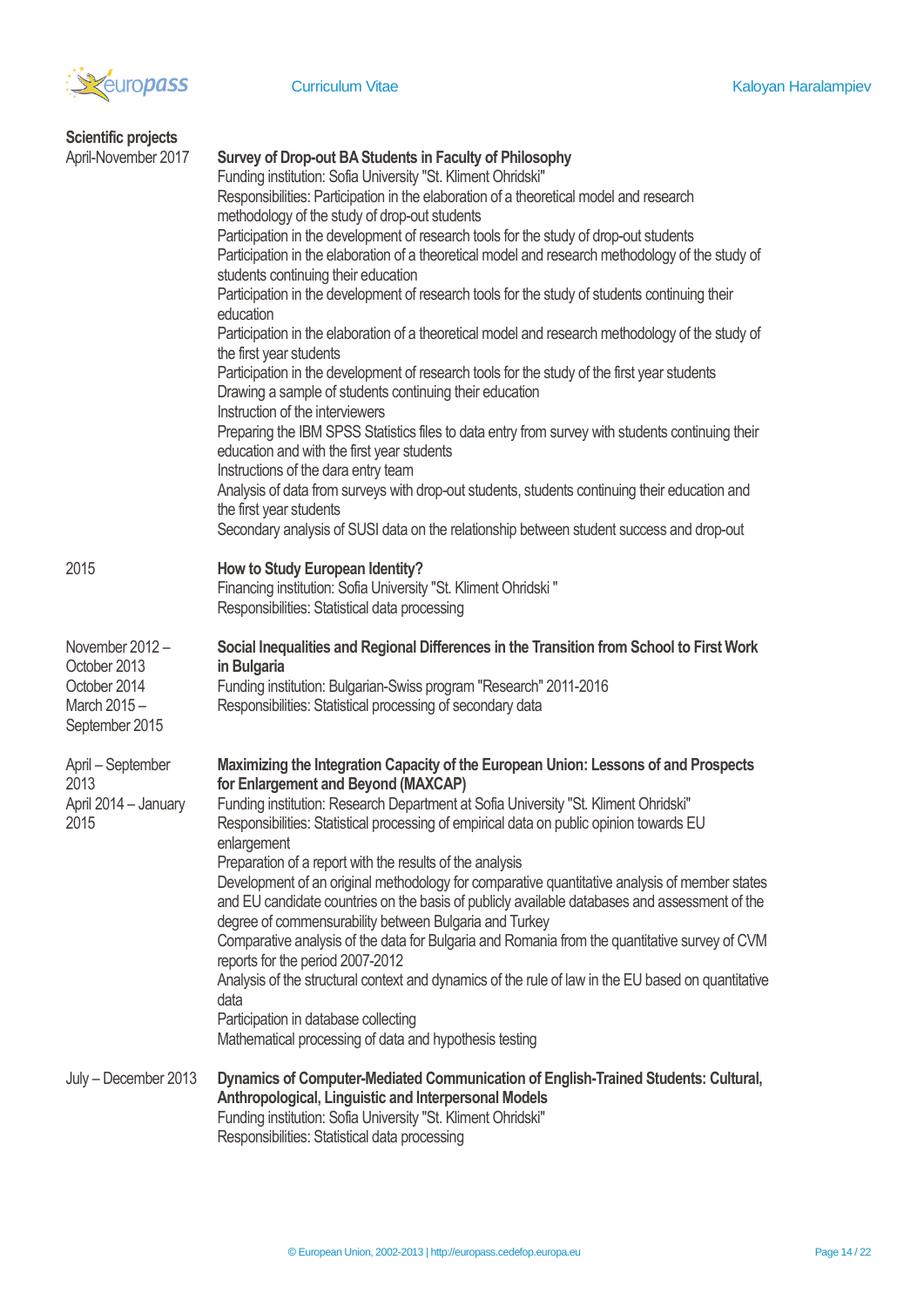

| <b>Scientific projects</b><br>October - November<br>2013 | Software Solutions to Adapt the Teaching of Quantitative Methods and Statistics in the<br><b>Social Sciences to the Labor Market</b><br>Funding institution: Sofia University "St. Kliment Ohridski"<br>Responsibilities: Development of conceptual design and technical specification for graphical<br>user interface                                                                                                                                                                                                                                                                             |
|----------------------------------------------------------|----------------------------------------------------------------------------------------------------------------------------------------------------------------------------------------------------------------------------------------------------------------------------------------------------------------------------------------------------------------------------------------------------------------------------------------------------------------------------------------------------------------------------------------------------------------------------------------------------|
| October - December<br>2012<br>April - December 2013      | The Role of Policies against Corruption and Organized Crime in the Relations between<br><b>Bulgaria and the EU</b><br>Funding institution: Sofia University "St. Kliment Ohridski"<br>Responsibilities: Statistical analysis of the published in July 2012 results of the international<br>comparative study National Integrity System of "Transparency International"                                                                                                                                                                                                                             |
| June - September<br>2013                                 | <b>National Study of the Quality of Products</b><br>Funding institution: University of National and World Economy<br>Responsibilities: Statistical analysis of the database                                                                                                                                                                                                                                                                                                                                                                                                                        |
| May - December 2012                                      | Surrogacy: Rethinking the Concepts of Marriage, Parenting, Paternity Leave. (Moral<br>Aspects).<br>Funding institution: Sofia University "St. Kliment Ohridski"<br>Responsibilities: Advice for data processing of the survey data                                                                                                                                                                                                                                                                                                                                                                 |
| July - December 2011                                     | Bulgarian "Socialist" State Property - Political Economy Analysis<br>Funding institution: University of National and World Economy<br>Responsibilities: Elaboration of tables for basic characteristics                                                                                                                                                                                                                                                                                                                                                                                            |
| October - November<br>2011                               | <b>Clusters of Capitalism (Typology and Dynamics of the Capitalist Economies)</b><br>Funding institution: University of National and World Economy<br>Responsibilities: Collect the necessary statistical information<br>Data processing<br>Advisory assistance in collection and processing of the data                                                                                                                                                                                                                                                                                           |
| May - November 2010                                      | Linguistic Profile of the Students in Sofia University<br>Funding institution: Sofia University "St. Kliment Ohridski"<br>Responsibilities: Expert activities concerning analysis of the survey data<br>Statistical processing of the received data                                                                                                                                                                                                                                                                                                                                                |
| November 2007<br>May 2009<br>August 2009 - June<br>2010  | System for Permanent Research Work for Studying of the State and the Quality of the<br>Scientific, Educational and Cultural Activities in Sofia University "St. Kliment Ohridski"<br>Funding institution: Research Department at Sofia University "St. Kliment Ohridski"<br>Responsibilities: Development of a theoretical model and questionnaires<br>Development of methods of sample<br>Development of models for data processing in SPSS<br>Data transfer, logical control for errors in the primary information<br>Data processing (percentage distributions)<br>Comparative analysis of data |
| November 2008-<br>March 2009                             | Informative Values of Statistical Tools for Management Purposes: Analysis of the Data<br>from the Attestation of the Academic Staff of Faculty of Philosophy, Sofia University "St.<br><b>Kliment Ohridski"</b><br>Funding institution: Research Department at Sofia University "St. Kliment Ohridski"<br>Responsibilities: Project Manager<br>Selecting and applying appropriate research methods for secondary analysis of data<br>Data entry of questionnaires                                                                                                                                  |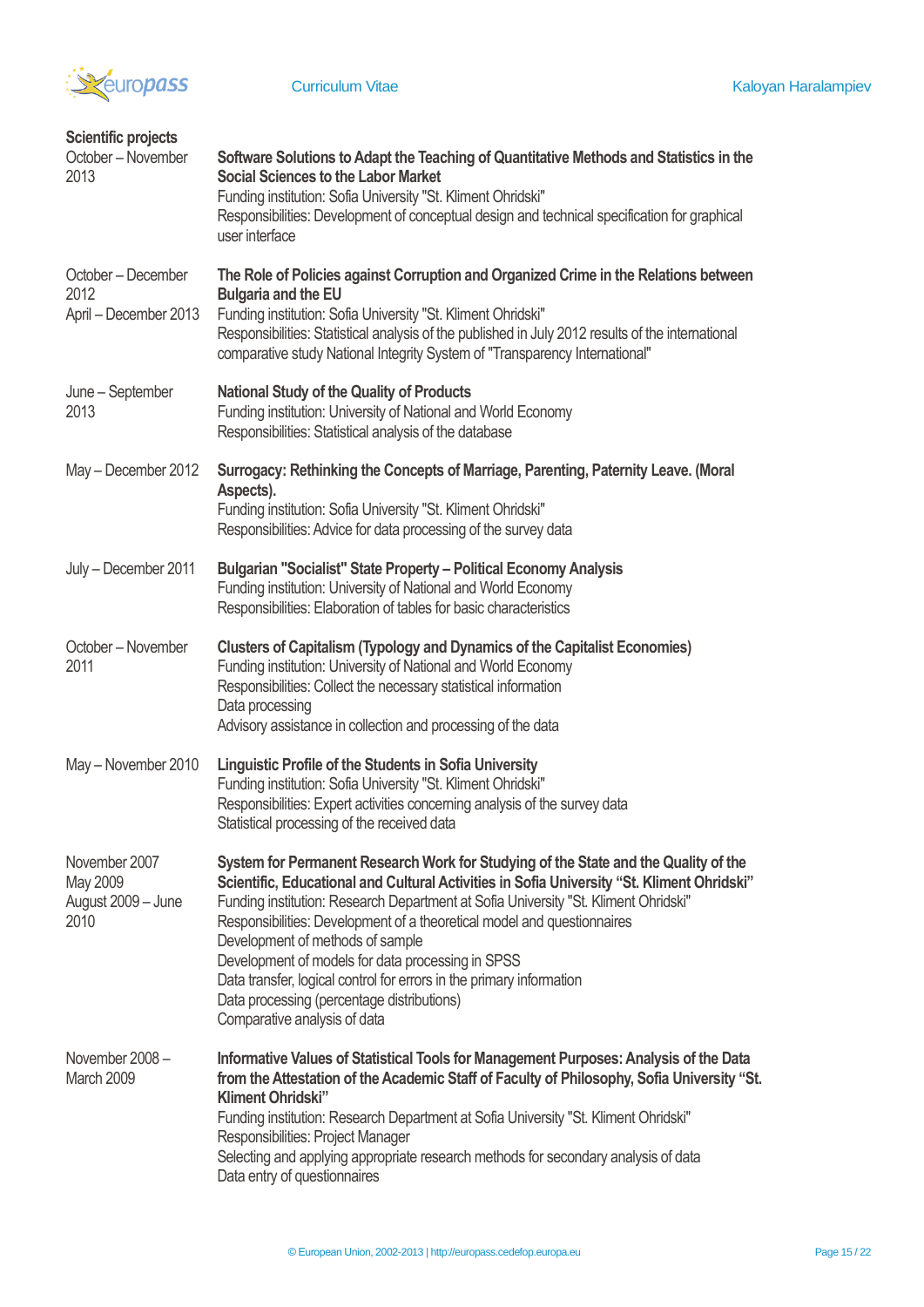

# **Scientific projects**

| June - July 2008                                  | Scientific Research Activity in Sofia University "St. Kliment Ohridski"<br>Funding institution: Sofia University "St. Kliment Ohridski"<br>Responsibilities: Drawing of a representative sample of teachers<br>Enter the data of the survey, controlling the correctness of the information and primary data<br>processing<br>Conducting statistical analysis of data and participation in the writing of the analytical report                                                                                          |
|---------------------------------------------------|--------------------------------------------------------------------------------------------------------------------------------------------------------------------------------------------------------------------------------------------------------------------------------------------------------------------------------------------------------------------------------------------------------------------------------------------------------------------------------------------------------------------------|
| 2008                                              | Analysis of Correlation between Categorical Variables. Use of Prior Probability in the<br><b>Case of Non-Representative Samples</b><br>Funding institution: Research Department at Sofia University "St. Kliment Ohridski"<br>Responsibilities: Project Manager                                                                                                                                                                                                                                                          |
| 2007                                              | Analysis of Correlation between Categorical Variables. Bayesian Inference of the<br><b>Percentages in the Conditional Distributions</b><br>Funding institution: Research Department at Sofia University "St. Kliment Ohridski"<br>Responsibilities: Project Manager                                                                                                                                                                                                                                                      |
| October 2006-<br>January 2007<br>March - May 2007 | Raising Quality of Education in Sociology in a Knowledge-based Society<br>Funding institution: Open Society Institute - Budapest<br>Responsibilities: Preparing a textbook on the subject "Application of Bayesian Statistics in the<br>Social Sciences"<br>Create original project for design of database software from school assessments in Department<br>of "Sociology"<br>Investigation of student evaluation of teachers                                                                                           |
| 2006                                              | The Role of Social Networks for Academic Progress of Women in Engineer Sciences:<br><b>Comparative Survey of Practices in Bulgaria and Germany</b><br>Funding institution: Research Department at Sofia University "St. Kliment Ohridski"<br>Responsibilities: Project Manager                                                                                                                                                                                                                                           |
| 2002                                              | <b>Innovative Sociology</b><br>Funding institution: High Education Support Program<br>Responsibilities: Consultant                                                                                                                                                                                                                                                                                                                                                                                                       |
| <b>Research projects and surveys</b>              |                                                                                                                                                                                                                                                                                                                                                                                                                                                                                                                          |
| <b>June 2017</b>                                  | Sociological Survey of the Opinion of the Audience of the National Polytechnic Museum<br>Contractor: National Polytechnic Museum<br>Responsibilities: Participation in the preparation of the questionnaire<br>Processing of the results<br>Presentation at the National Polytechnic Museum                                                                                                                                                                                                                              |
| February-April<br>2017                            | National Representative Sociological Survey Based on Territory for Identification of<br>Profiles of Groups and Communities Most Exposed to the Risk of Discrimination<br>Contractor: BGASIST Ltd.<br>Responsibilities: Drawing samples for social surveys representative for the six statistical regions<br>Selection of statistical models for processing and analyzing data with relevant software<br>Data processing with relevant software<br>Preparation of frequency distributions by region and on national level |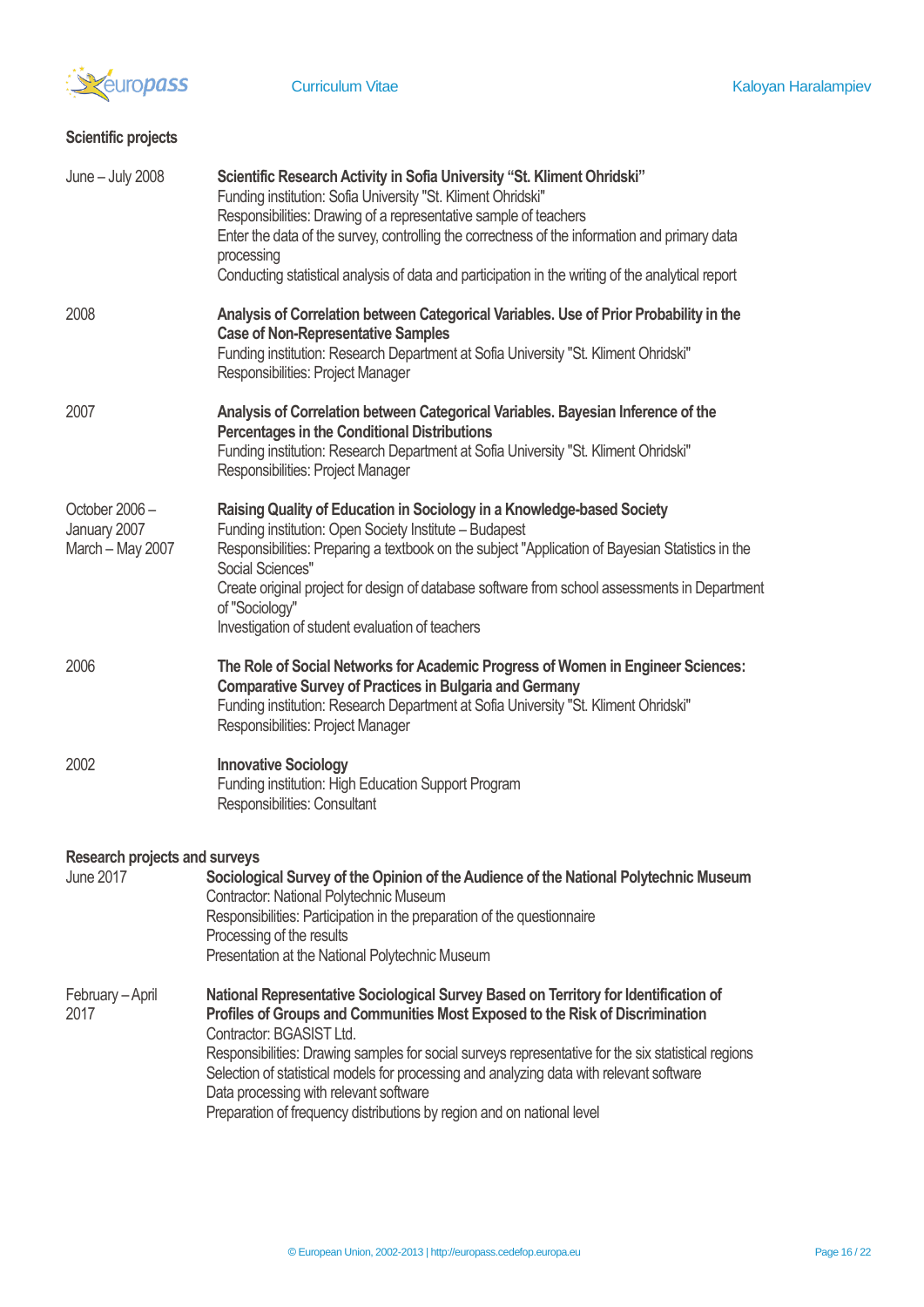

| <b>Research projects and surveys</b> |                                                                                                                                                                                                                                                                                                                                                                                                                                                                                                                                                                                                                                                           |
|--------------------------------------|-----------------------------------------------------------------------------------------------------------------------------------------------------------------------------------------------------------------------------------------------------------------------------------------------------------------------------------------------------------------------------------------------------------------------------------------------------------------------------------------------------------------------------------------------------------------------------------------------------------------------------------------------------------|
| June - December<br>2016              | Preliminary social impact assessment of the reform in the water supply and sewerage<br>sector in Bulgaria<br><b>Contractor: The World Bank</b><br>Responsibilities: Elaboration of methodology of sample for national representative survey<br>Drawing sample for a national representative survey<br>Control of field work processes and digitization of data<br>Logical control of collected data, statistical processing and primary data analysis of 1000<br>respondents<br>Participation in the preparation of the final study report                                                                                                                |
| May 2016 - January<br>2017           | Ex-post Assessment of 5 Programs of the Operational Program Human Resources<br>Development in Bulgaria 2007-2013<br>Contractor: Ministry of Labor and Social Policy<br>Responsibilities: Developing a methodology for three samples, part of the survey<br>Drawing of 3 samples for three different quantitative studies<br>Control of field work processes and digitization of data<br>Logical control of collected data, statistical processing and analysis of primary data<br>Participation in the preparation of the final study report                                                                                                              |
| December 2015-<br>March 2015         | Sociological Survey on the Role and Status of Judicial Experts<br>Contractor: Ministry of Justice<br>Responsibilities: Preparation and elaboration of a questionnaire for an on-line survey<br>Elaboration of an on-line electronic form<br>Primary data processing.<br>Processing the answers of the open-ended questions<br>Preparation of statistical tables from survey data - frequency distributions and contingency tables<br>and statistical analysis<br>Production of tables and charts                                                                                                                                                          |
| October 2014                         | <b>Public Debate for Change</b><br>Contractor: Association for Social Investigation and Applied Research Practices<br>Responsibilities: Participation in the development of methodology and tools<br>Drawing sample<br>Preparation of instruction and instruction of interviewers<br>Supervising fieldwork<br>Preparation of the file for data entry<br>Preparation of instruction and instruction for data entry<br>Statistical processing of data<br>Preparation of instruction and instruction for conducting telephone interviews<br>Participation in the preparation of analytical report with survey results<br>General coordination of the project |
| May 2014                             | Survey of the Opinions and Attitudes of Bulgarian Citizens to Participation in the Decision-<br>Making Process through the Forms of Direct Democracy<br>Contractor: Foundation "Institute for Direct Democracy"<br>Responsibilities: Performing interviews                                                                                                                                                                                                                                                                                                                                                                                                |
| November 2013                        | Analysis of the Participation of Bulgarian Women in Politics<br>Contractor: Association for Social Investigation and Applied Research Practices<br>Responsibilities: Statistical processing of data for the preparation of the first variant of the study                                                                                                                                                                                                                                                                                                                                                                                                 |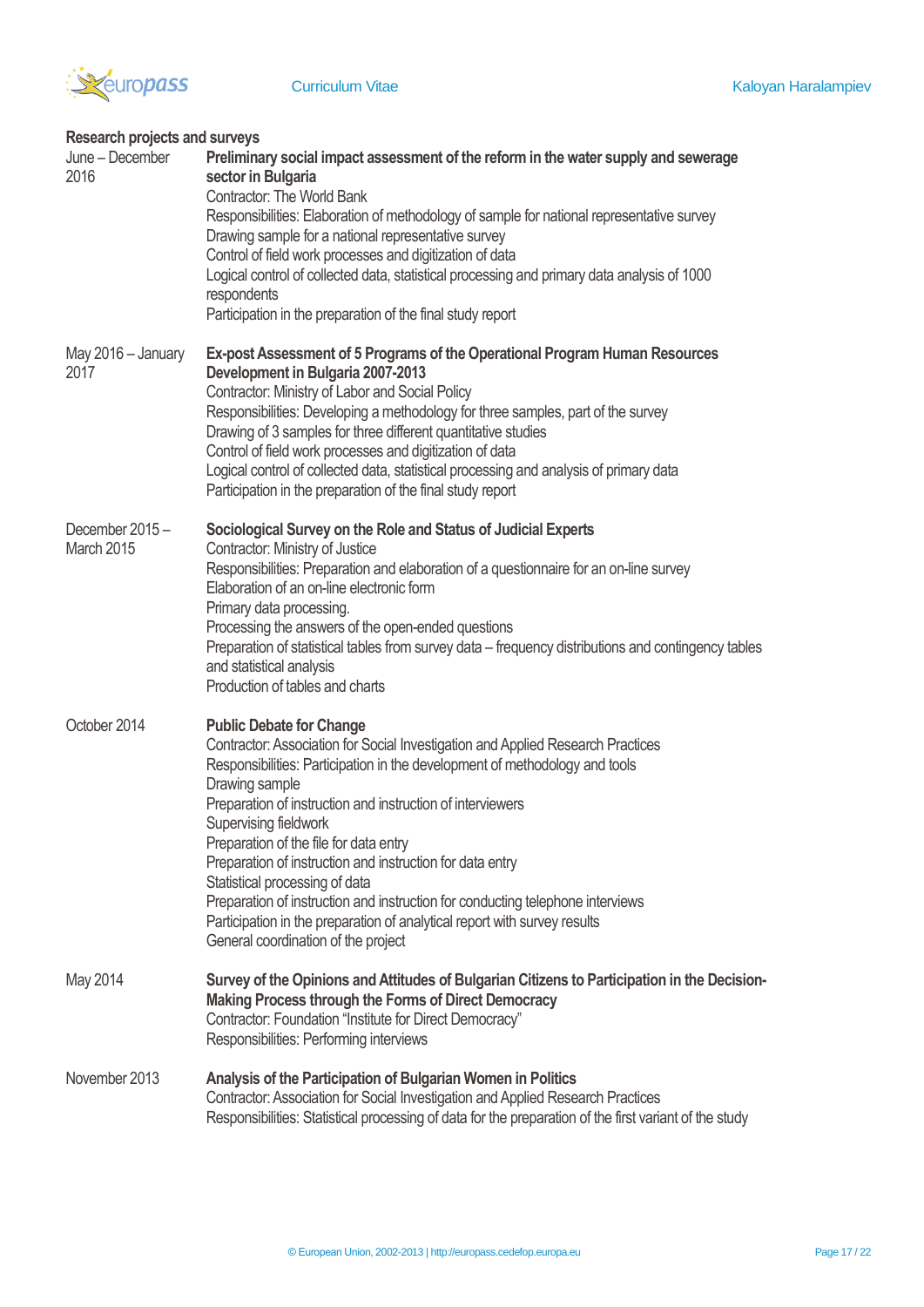

| Research projects and surveys |                                                                                                                                                                                                                                                                                                                                                                                                                                                                                                                |
|-------------------------------|----------------------------------------------------------------------------------------------------------------------------------------------------------------------------------------------------------------------------------------------------------------------------------------------------------------------------------------------------------------------------------------------------------------------------------------------------------------------------------------------------------------|
| May 2013<br>August 2013       | Effects on Children Left Behind by Parents who Work and Live Abroad<br><b>Contractor: Risk Monitor Foundation</b><br>Responsibilities: Drawing sample<br>Matrix for data entry<br>Data processing<br>Conducting of questionnaires                                                                                                                                                                                                                                                                              |
| August 2012 - May<br>2013     | <b>Prevention for Safety and Health at Work</b><br>Contractor: General Labour Inspectorate Executive Agency<br>Responsibilities: Analysis of databases<br>Prepare and conduct a survey in enterprises from eight economic sectors<br>Analysis of the results of the survey<br>Formulating conclusions                                                                                                                                                                                                          |
| <b>July 2013</b>              | Becoming a Change Agent for Rural Citizenship - A Qualification Programme for Rural<br><b>Areas in Europe</b><br>Contractor: Association for Social Investigation and Applied Research Practices<br>Responsibilities: Literature review of questionnaires to assess<br>Preparation of questionnaires to assess                                                                                                                                                                                                 |
| <b>July 2013</b>              | <b>EE WOW</b><br>Contractor: Junior Achievement Bulgaria<br>Responsibilities: Statistical data processing                                                                                                                                                                                                                                                                                                                                                                                                      |
| <b>June 2013</b>              | Conducting a Survey on the Implementation of the 12 Principles of Good Democratic<br>Governance in Municipalities Applied for Participation in the Second Procedure of<br>Awarding a Label for Innovation and Good Governance at Local Level<br>Contractor: Association for Social Investigation and Applied Research Practices<br>Responsibilities: Drawing sample<br>Instruction of interviewers<br>Management and coordination of the interviewer teams<br>Data entry, data processing and analysis of data |
| March - April 2013            | Program for Development and Sustainability of the Institute for Public Environment<br><b>Development</b><br><b>Contractor: Institute for Public Environment Development</b><br>Responsibilities: Statistical analysis in the development of a methodology for creating an on-line<br>platform for research and evaluation of the behavior of voters at national and local level                                                                                                                                |
| November 2012                 | Assessing the Implementation of the National Strategy for Children<br>Contractor: State Agency for Child Protection<br>Responsibilities: Expert in mathematical and statistical methods                                                                                                                                                                                                                                                                                                                        |
| 2012                          | Marketing Research and Assessment of the Interaction between Museums, Schools and<br><b>Young Users</b><br>Contractor: Fund "Culture"<br>Responsibilities: Drawing sample<br>Management and instruction of team<br>Participation in the development of the methodology of the study<br>Comparative analysis of data on students, teachers and museum specialists                                                                                                                                               |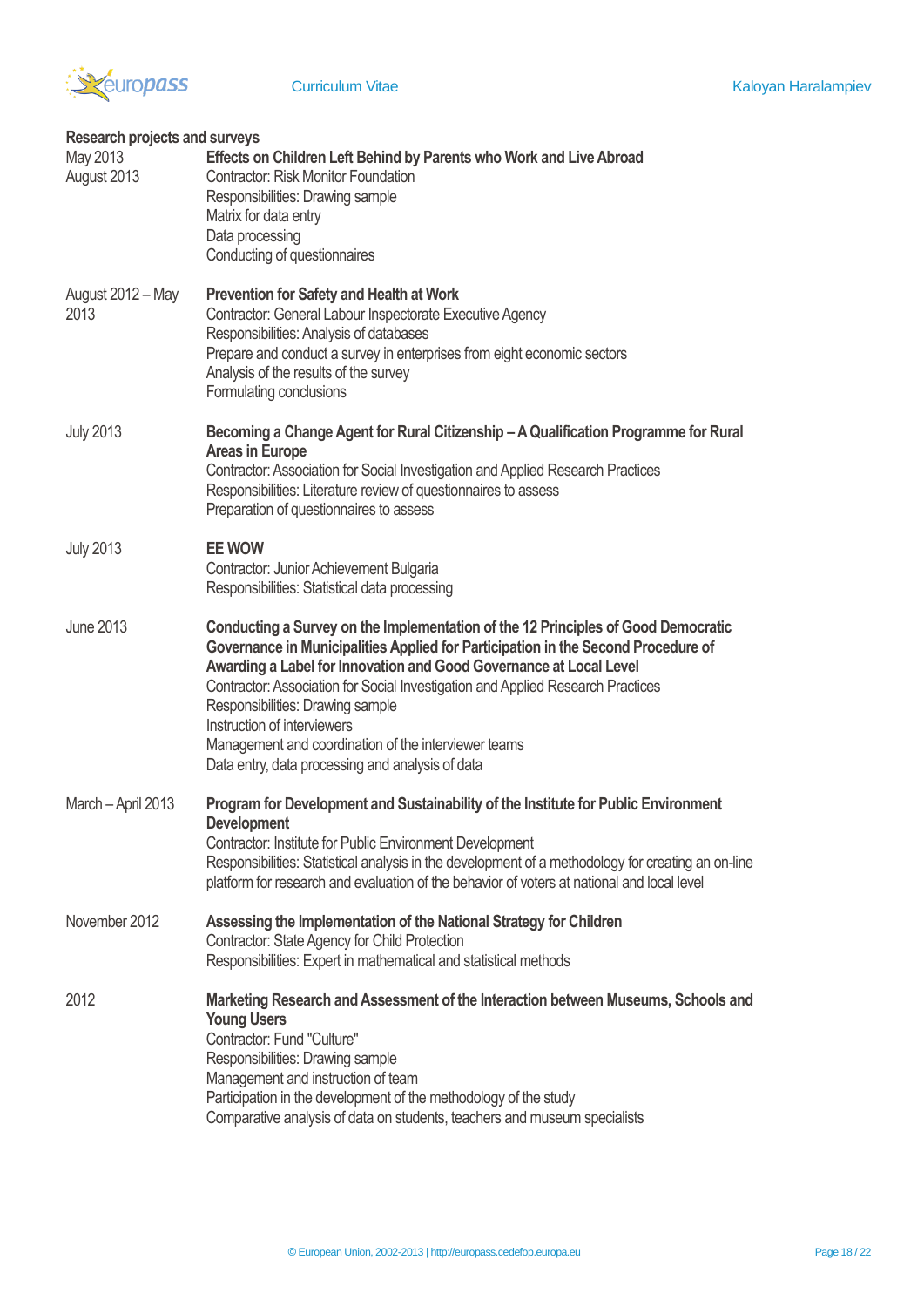

| <b>Research projects and surveys</b> |                                                                                                                                                                                                                                                                                                                                                                                                                                                                                                                                                                                      |
|--------------------------------------|--------------------------------------------------------------------------------------------------------------------------------------------------------------------------------------------------------------------------------------------------------------------------------------------------------------------------------------------------------------------------------------------------------------------------------------------------------------------------------------------------------------------------------------------------------------------------------------|
| October 2010<br>November 2011        | Social Survey of the Population along the Pipeline "Nabucco"<br>Contractor: Association for Social Investigation and Applied Research Practices<br>Responsibilities: Development of methodology and tools<br>Drawing of a representative sample of households<br>Conducting in-depth interviews<br>Supervising fieldwork<br>Coding and data entry of the questionnaires<br>Data processing                                                                                                                                                                                           |
| April 2011                           | Assessment of Local Democracy based on a Survey of Citizens<br>Contractor: Balkan Assist-Dialog Ltd.<br>Responsibilities: Summary of results of survey                                                                                                                                                                                                                                                                                                                                                                                                                               |
| May 2010 - March<br>2011             | <b>National Survey of Working Conditions in Bulgaria</b><br>Contractor: General Labour Inspectorate Executive Agency<br>Responsibilities: Key expert statistician<br>Development of a theoretical model and methodology of a national representative survey<br>Drawing of three national samples<br>Instruction of interviewers<br>Development of a model and form for digitization of data<br>Organization and instruction of the team for data entry<br>Development of on-line poll<br>Digitize data<br>Statistical processing and analysis of data<br>Writing parts of the report |
| 2010                                 | <b>Integral Index of Crime of Minors</b><br><b>Contractor: UNICEF</b><br>Responsibilities: Collection of primary information<br>Statistical analysis of the primary information                                                                                                                                                                                                                                                                                                                                                                                                      |
| October 2009                         | Compare Ratings and Market Shares Obtained by Both Peoplemetric TV Systems - TNS<br>and GARB<br>Contractor: Nova TV<br>Responsibilities: Statistical analysis of data about the ratings of the leading TV channels in<br>Bulgaria (Channel 1, bTV and Nova TV)                                                                                                                                                                                                                                                                                                                       |
| 2009                                 | MARIO - Protection of Children against Exploitation in Europe<br><b>Contractor: OAK Foundation</b><br>Responsibilities: Statistical processing of data from empirical sociological research                                                                                                                                                                                                                                                                                                                                                                                          |
| 2008-2009                            | Technical Assistance for the Implementation of the Health Component under Improvement<br>of the Situation and Inclusion of the Disadvantaged Ethnic Minorities with a Special Focus<br>on Roma<br>Contractor: PHARE Program of the European Union<br>Responsibilities: Statistical processing of data from empirical sociological research                                                                                                                                                                                                                                           |
| 2008-2009                            | <b>Non-formal Leader in Roma Community</b><br><b>Contractor: CEGA Foundation</b><br>Responsibilities: Statistical processing of data from empirical sociological research                                                                                                                                                                                                                                                                                                                                                                                                            |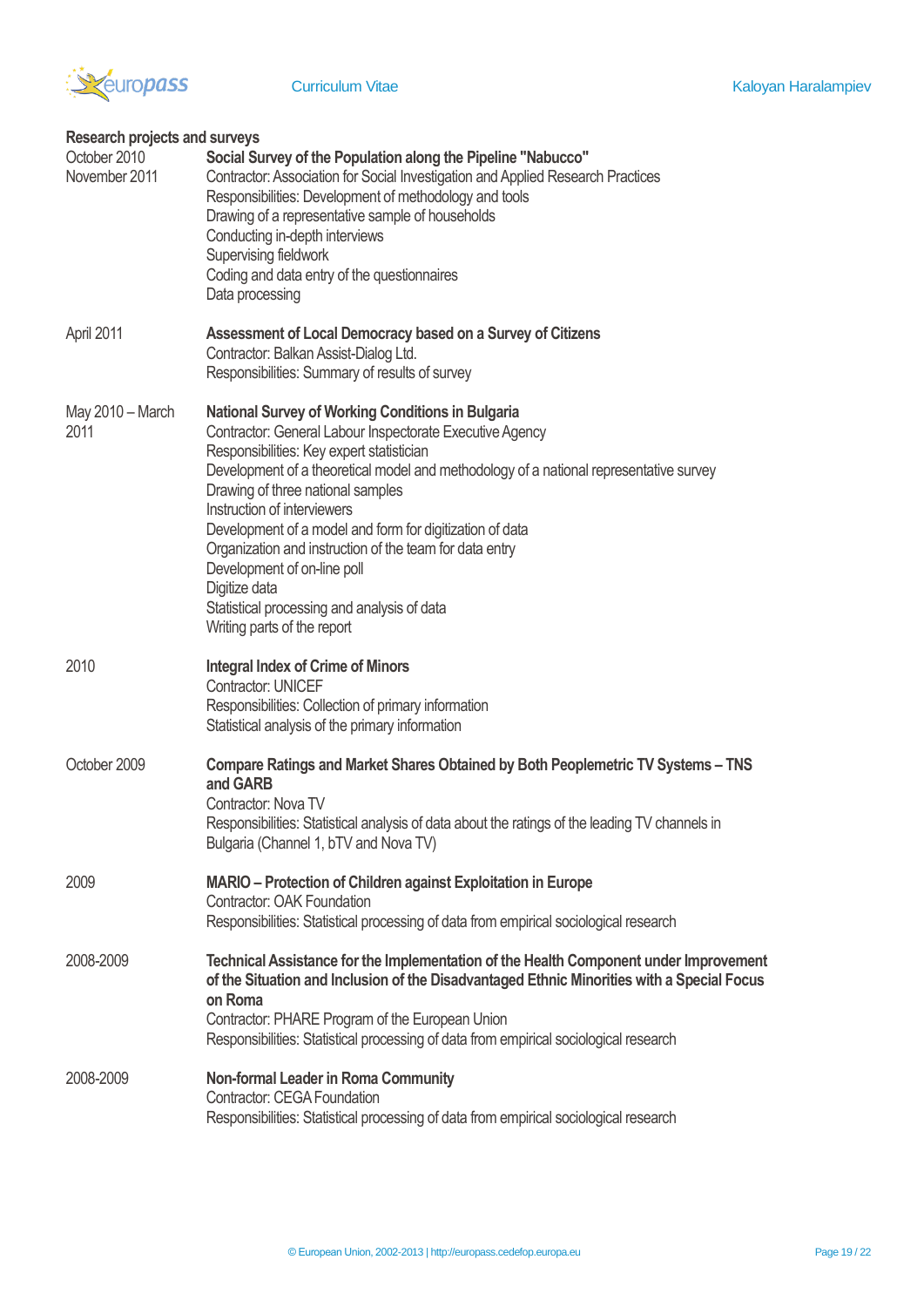

| <b>Research projects and surveys</b> |                                                                                                                                                                                                                                                   |
|--------------------------------------|---------------------------------------------------------------------------------------------------------------------------------------------------------------------------------------------------------------------------------------------------|
| October 2008                         | Financial Condition of the Recipients of Social Benefits after 01.01.2008<br><b>Contractor: CEGA Foundation</b>                                                                                                                                   |
|                                      | Responsibilities: Create matrix for data entry<br>Data processing and analysis of questionnaires                                                                                                                                                  |
| December 2007-<br>January 2008       | <b>Survey of Fruit Yields</b><br>Contractor: Ministry of Agriculture and Food                                                                                                                                                                     |
|                                      | Responsibilities: Interviewing farmers<br>Drawing of a national representative sample of farms                                                                                                                                                    |
| November 2007                        | Survey of credit risk of company EasyCredit<br>Contractor: Easy Asset Management                                                                                                                                                                  |
|                                      | Responsibilities: Data Analysis<br>Development of a scoring model for assessing borrowers                                                                                                                                                         |
|                                      | Written and oral consultations                                                                                                                                                                                                                    |
| <b>July 2007</b>                     | Expert Investigation of the Factors Bringing to Acts of Violence and Aggression among the<br><b>Minors</b>                                                                                                                                        |
|                                      | Contractor: Central Commission against Anti-social Acts of Minors<br>Responsibilities: Development of a model of table for data entry                                                                                                             |
|                                      | Coding of open questions<br>Data entry                                                                                                                                                                                                            |
|                                      | Processing and analysis of data (frequency distributions and crosstabs)                                                                                                                                                                           |
| June - December<br>2005              | Preparatory Project about Education based on Approach "Life Skills" for Children in Social<br><b>Institutions in Bulgaria</b><br>Contractor: CARE INTERNATIONAL Bulgaria                                                                          |
|                                      | Responsibilities: Drawing of a representative sample of children in orphanages<br>Data entry, controlling the correctness of the information and carrying out primary data processing<br>Carrying out a statistical analysis of the obtained data |
| June - November<br>2004              | <b>Construction of Internal Control System at Local Level</b><br>Contractor: Institute for Public Environment Development<br>Responsibilities: Development of a methodology for the formation of a representative sample of                       |
|                                      | primary documents<br>Developing a methodology for establishing the reaction time and exeedings in audited municipality                                                                                                                            |
|                                      | in the provision of administrative services<br>Developing a methodology for the internal control on the use of working time of employees in the                                                                                                   |
|                                      | municipality<br>Developing a methodology for linking the electronic information system with the cashier of the<br>municipality                                                                                                                    |
| 2003                                 | <b>Local Elections - 2003</b><br>Contractor: Agency for marketing and sociopolitical research Alpha Research<br>Responsibilities: Drawing samples in 11 municipalities                                                                            |
| 2003                                 | Child's World without Prostitution, Traffic and Exploitation<br>Contractor: Association "Neglected Children"<br>Responsibilities: Statistical processing of data from empirical sociological research                                             |
| December 2002                        | <b>Translations</b><br>Contractor: Foundation "Next Page"<br>Responsibilities: Statistical processing of data from questionnaires                                                                                                                 |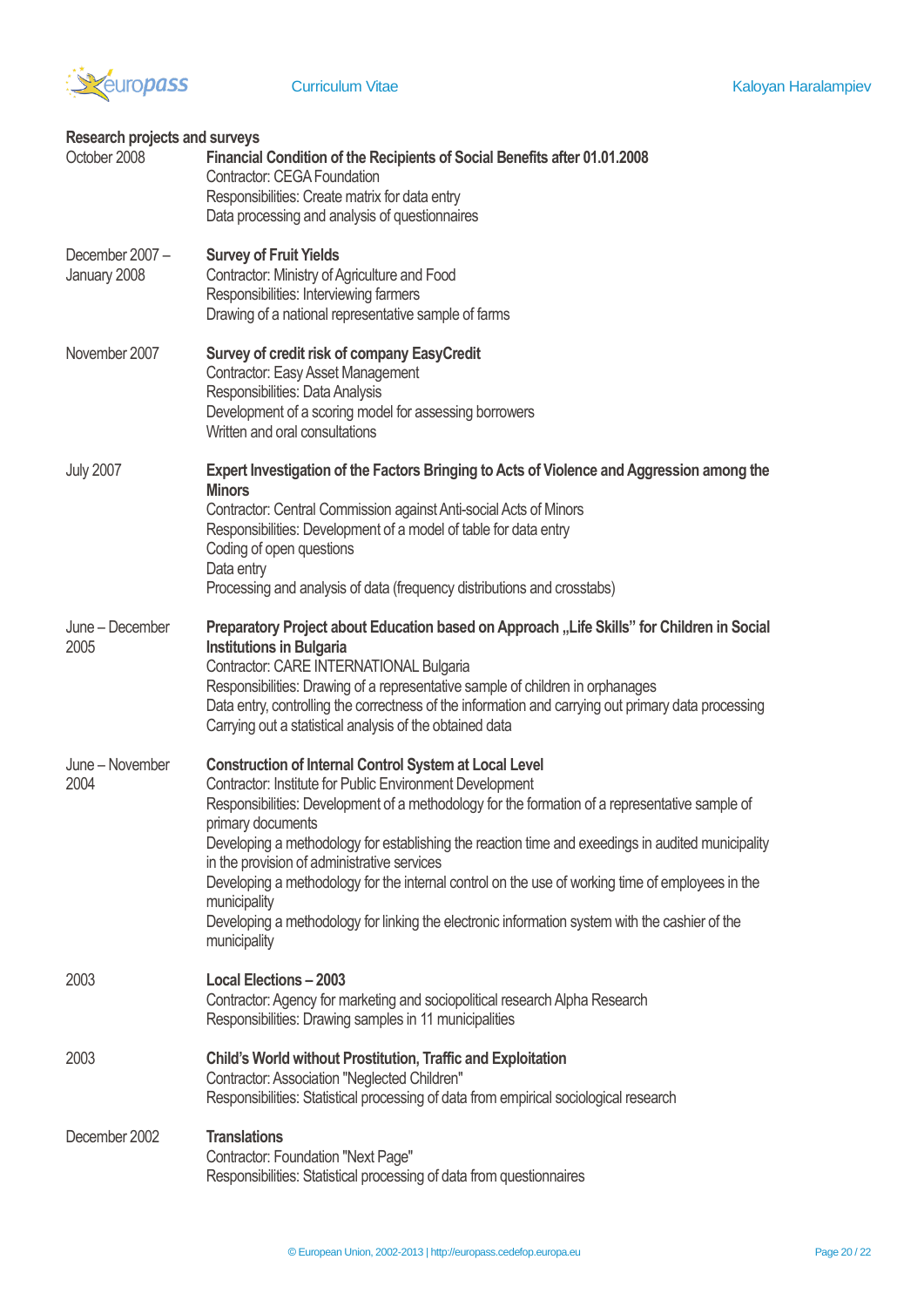

# **Research projects and surveys**

| September 2002 | Languages of the Left<br><b>Contractor: Social Democratic Institute</b><br>Responsibilities: Conducting interviews                                                                                              |
|----------------|-----------------------------------------------------------------------------------------------------------------------------------------------------------------------------------------------------------------|
| 2013           | <b>Courses outside the University</b><br>Training for the Profession "Office Manager" in "Business Administration"<br>Course with employees in "NOEMA" Ltd.<br>Organization: "Technical Training Bulgaria" Ltd. |
| 2011           | <b>Training to Work with Software Product SPSS</b><br>Course with officials of the National Institute of Justice<br>Organizer: National Institute of Justice                                                    |
| 2011           | <b>Lecture KLACID DATA Analysis</b><br>Organizer: ABBOTT PRODUCTS Ltd                                                                                                                                           |
| 2009           | The Civil Control - Guarantee for Transparent and Accessible Local Authorities<br>Course with representatives of civil society<br>Organizer: Foundation "Help for Self-Help"                                    |
| 2007           | Data management with SPSS<br>Course with government officials of the Ministry of Agriculture and Foodstuffs<br>Organization: Ministry of Agriculture and Foodstuffs                                             |
| 2007           | <b>Introduction to SPSS Classification Trees</b><br>Course with government officials of the State Agency for Employment<br>Organization: InfoGuard – regional dealer of SPSS for Bulgaria                       |
| 2007           | <b>SPSS Tables</b><br>Course with government officials of the State Agency for Employment<br>Organization: InfoGuard – regional dealer of SPSS for Bulgaria                                                     |
| 2007           | <b>SPSS Basics</b><br>Course with government officials of the State Agency for Employment<br>Organization: InfoGuard – regional dealer of SPSS for Bulgaria                                                     |
| 2006-2007      | <b>Theory of Statistics</b><br>Qualification course in Business Administration Program<br>Organization: Center for Professional Training "Progress"                                                             |
| 2006           | <b>Advanced Statistical Analysis Using SPSS</b><br>Course with government officials of the National Audit Office<br>Organization: InfoGuard - regional dealer of SPSS for Bulgaria                              |
| 2005           | <b>Classification Trees</b><br>Course with employers of DSK Bank<br>Organization: InfoGuard - regional dealer of SPSS for Bulgaria                                                                              |

**Awards Faculty of Philosophy Young Scholar**